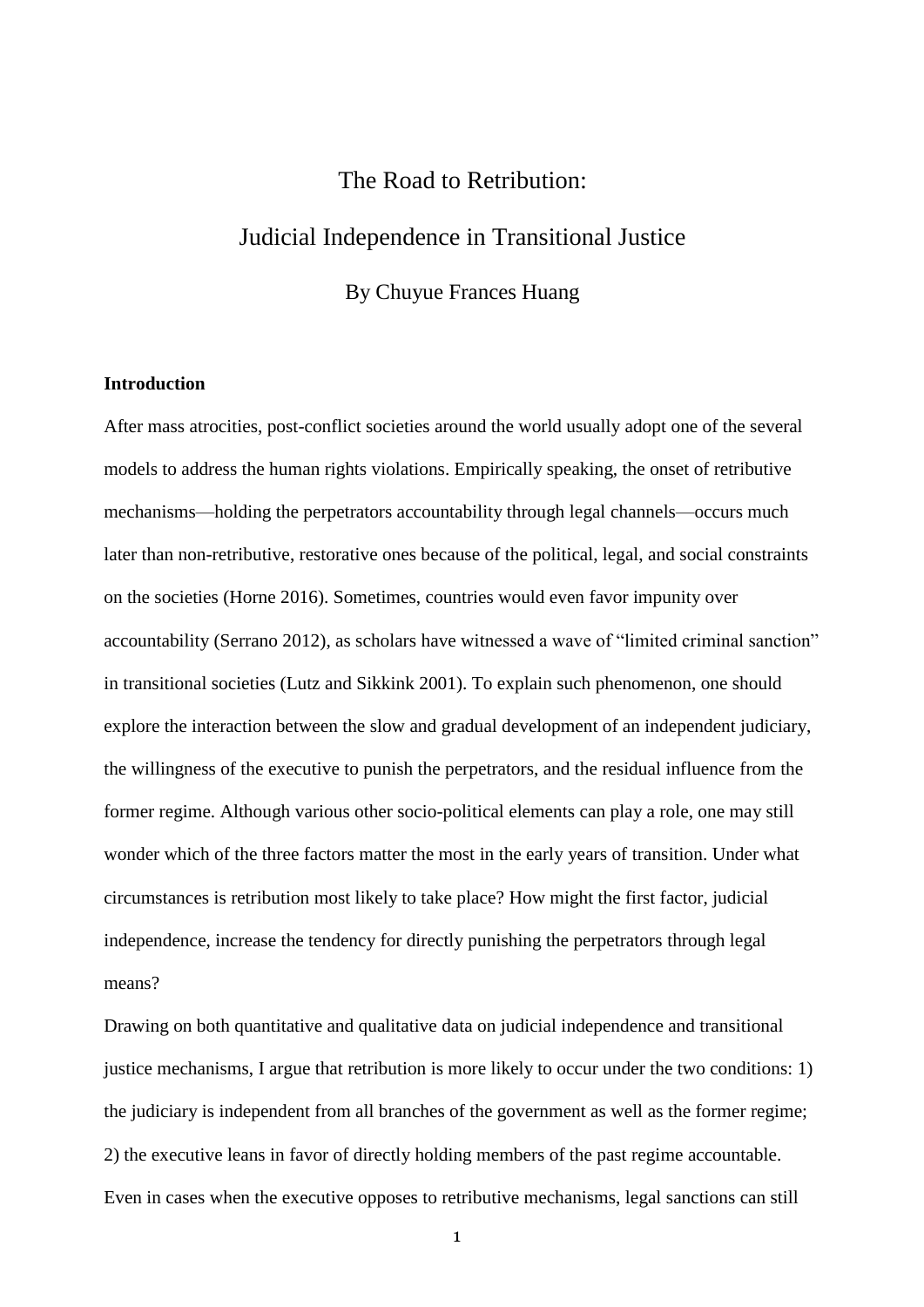occur as a result of the institutional structures and guarantees that enable greater judicial power and judicial activism. Compared to previous research on similar topics, my arguments not only have greater explanatory power but also frame the higher rate of prosecution as a direct result of a strategic alliance of the executive and the judiciary. I will further argue that between the two actors, it is the latter—the judiciary—that matters more for the outcome.

In this paper, I will first analyze the key elements in my argument and propose four models of retribution. After reviewing and critiquing past literature on this topic, I will define the key variables in the data and methods section, followed by a quantitative analysis of the regression. In the qualitative section, I will examine four countries—Argentina, Chile, Poland, and Hungry—to illustrate regional differences and the specific causal links. Lastly, I will briefly touch upon the limitation of this paper before concluding the major findings.

#### **Models of Judicial Independence and Retribution**

A comprehensive examination of the interaction between the executive will and judicial independence needs to be placed in the context of legal reforms during the transition, because the judicial systems in post-conflict societies generally lack administrative and institutional safeguards to stay independent from the executive as well as influence from the predecessor regime (Grodsky 2015). Often times, the head of the executive branch (the President or the Prime Minister) or influential figures from the previous regime is able to take advantage of the weak and subservient judiciary and exercise immense political influence. For example, in the absence of another governmental body to supervise judicial independence, the executives tend to pack the courts—the Supreme Court in particular—with judges who are sympathetic to the former regime and in favor of the amnesty laws (Sikkink and Walling 2006). As a result, the decision to prosecute becomes completely dependent on the will of the executive when the court lacks independence. In this case, judicial independence is a necessary condition. Another way to view the impact of such interaction on legal sanctions is through the lens of judicial activism. When the executive does not prefer prosecution to other no retributive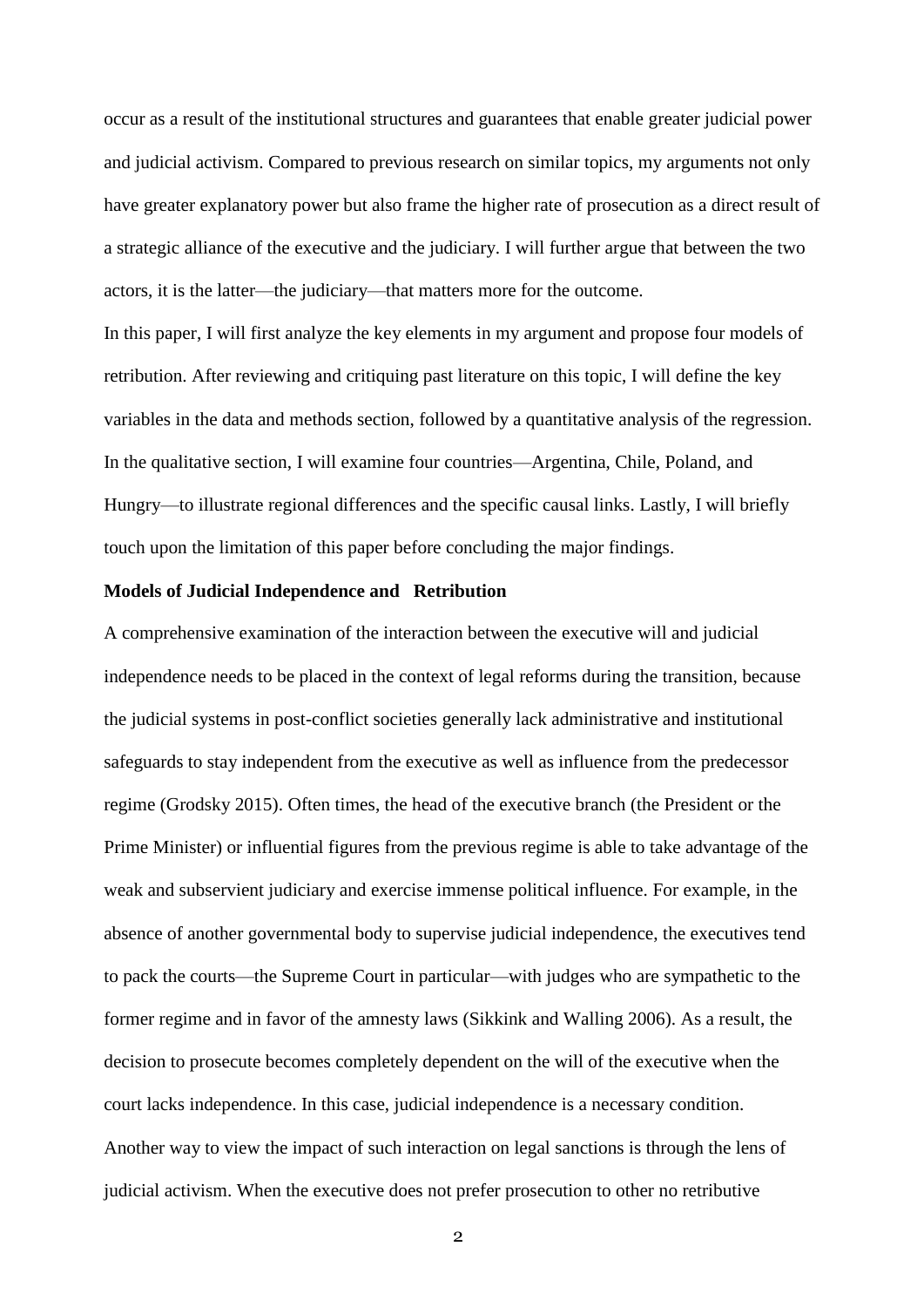measures, the only way that trials can take place is if judges are independent and active in pursing the human rights agenda. This scenario is rare but has taken place in Argentina and Chile. Both cases serve as further examples of judicial independence being the necessary condition, or otherwise the cases files would sit on the judges' desks for years. However, a slightly more nuanced interpretation of this scenario reveals that judicial independence is not a sufficient condition for retribution. Since judges cannot initiate cases themselves, they are less likely to go forward with the cases or review the corrupted officials fairly unless the judges see a green light from the executive and the domestic environment, which favors retribution over other lenient forms of justice mechanisms and demands greater degrees of accountability. In this scenario, the judiciary and the executive need to be on the same side in order for prosecution to be the dominant strategy for transitional justice. Also considering that no outcome in the transitional setting would have a unilateral cause, I thus frame my argument to include this "alliance" as the more optimal condition for retributive justice. It would be naïve for one to believe that the strengthening of the judicial power and its independence alone can lead to more legal sanctions and disregard the political elements at play, so I believe that the independent courts are necessary but not sufficient.

Summing up my arguments from the previous two paragraphs, I hypothesized four models on the likelihood of retribution based on different combinations of conditions, which are listed in Table I below. To show that judicial independence indeed plays a more important role than the executive will, a country should demonstrate one of the two types of transition: 1) from Model A to Model C; 2) from Model B to Model D. The logic here is relatively straightforward. For both types of transitions, the executive will stay constant, but a change in judicial independent from "No" to "Yes" leads to a change in likelihood. I will further discuss this point and apply these models in the case studies section.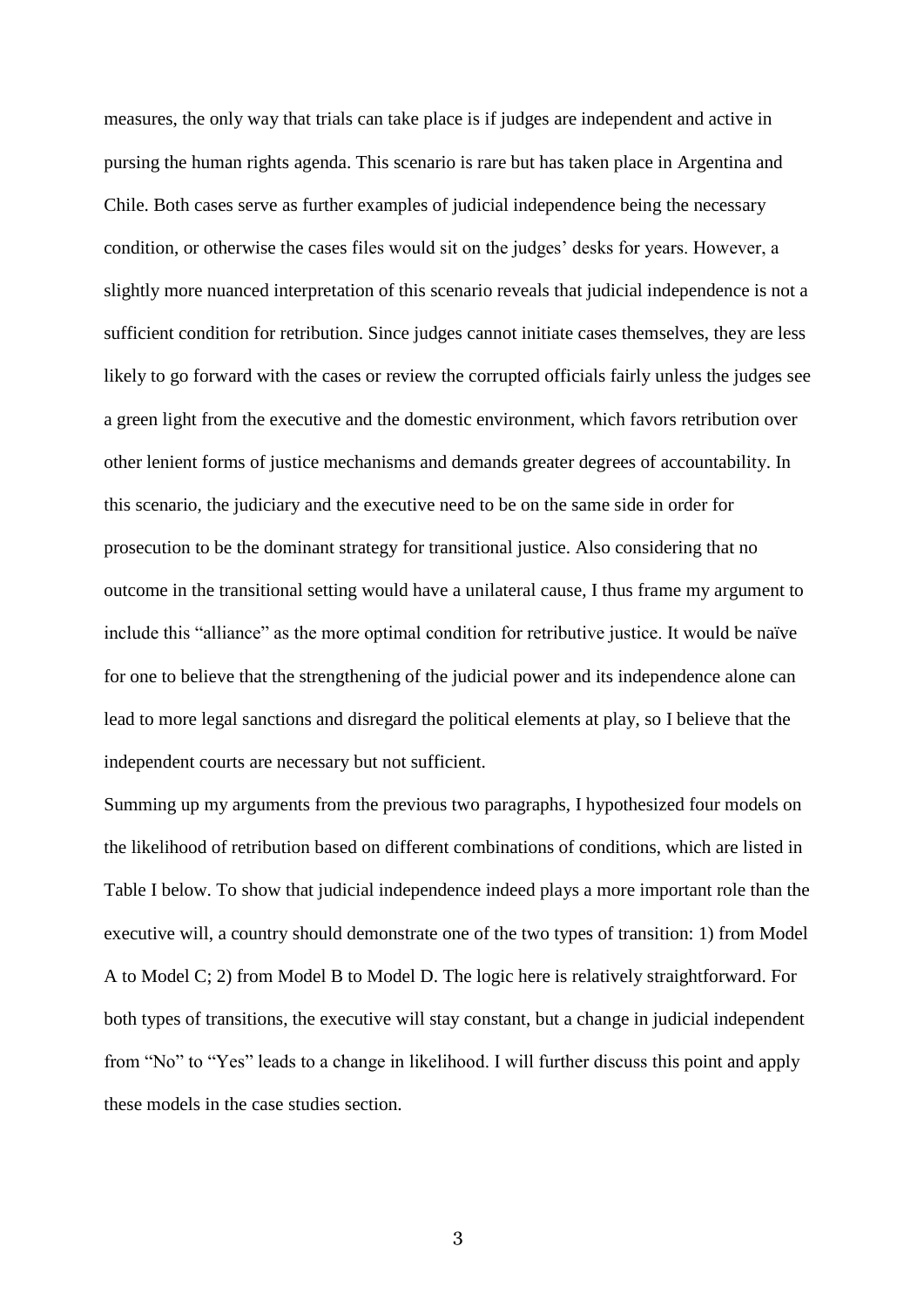| Models | Executive Will | Judicial Independence | Likelihood of Retribution |
|--------|----------------|-----------------------|---------------------------|
|        | N <sub>0</sub> | No                    | Low                       |
|        | Yes            | No                    | Low                       |
| C      | N <sub>0</sub> | Yes                   | High                      |
|        | Yes            | Yes                   | High                      |

*Source: Author's Analysis*

Table I: Author's Models of Conditions for Retribution

Indeed, to go beyond these simple "Yes/No" models and uncover the causal mechanisms, I compared and contrasted the specific ways that institutional improvement of the courts can strength their independence in different countries. Since all transitional experiences are unique to each state's political, cultural and historical background, these mechanisms vary across different regions. Particularly, I observe that in most post-Communist states in the Eastern Europe, the likelihood of trials and lustration policies increase along with the step-by-step legal reform. These reforms typically grant the judicial branch greater institution and administrative power, which serves as a leverage against the influence of the executive, even when the executive or the residual influence from the Communist past opposed to retributive sanctions. In the Latin American context, the tension between the two actors manifests itself mostly on the appointment process of the judges. The executive exerted massive influence on the court by packing it with anti-prosecution judges, and only a handful of judges were able to carry out the investigation when the executive opposed.

Therefore, the specific arguments on the regional different will focus on two different sets of causal links regarding the institutional structure of judicial independence. For Hungary and Poland, the link is the independence and the expansion of review powers of the Constitutional Court and the administrative council that interprets legal codes and oversees the lustration process, whereas in Argentina and Chile, the link is the independent selection process of the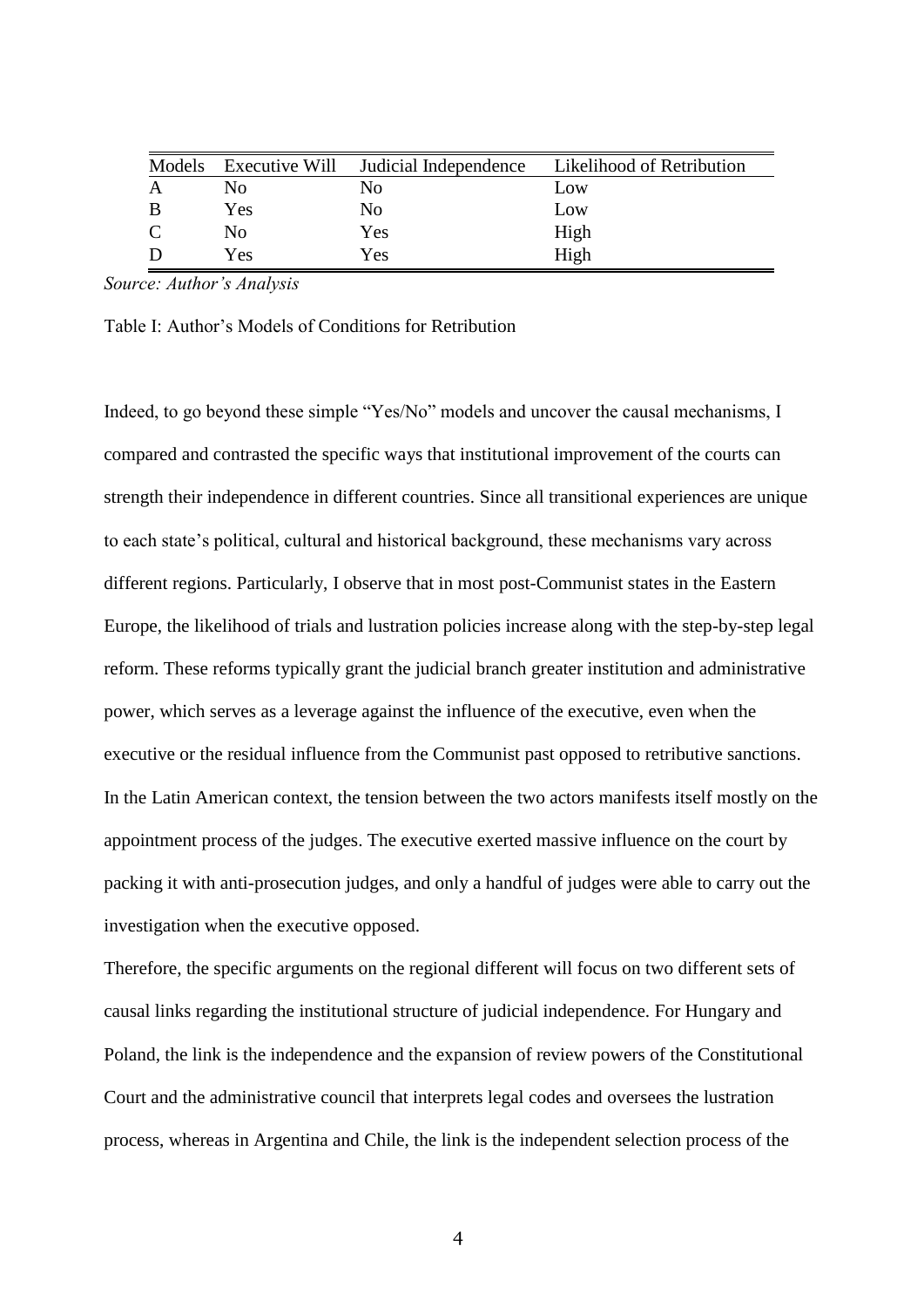judges. Before I discuss these findings, I need to first review some of the past findings and examine how they help answer the questions of this paper.

#### **Literature Review**

On the broader topic on rule of law and legal sanctions, much of the existing literature on transition justice has discussed in depth the complexity of their relationship and point to various institutional barriers faced by the successor democratic regimes (Huntington 1991). Specifically, they argue that judicial independence becomes a more critical determinant when the residual influence from the old regime remains strong and disruptive (Roht-Arriaza 2005). They claim that judicial independence has the greatest impact when the balance of power tilts in favor of the predecessor regime (Teitel 2000). To support this claim, they often use cases from Latin America, where the military still has a heavy presence in the society, and ones from Eastern Europe, where the influence from the secret police and the former communist members perpetrates almost every corner (Nalepa 2010). In this scenario, the successor regimes are hesitant to punish the human rights abusers through legal channels unless minimal institutional guarantees are met, because they are concerned that the outcome of the trials might be detrimental to the legitimacy of the legal system and also unintentionally committed injustice in the name of accountability (Méndez 1997).

Specifically, on the interaction between judicial independence and the executive branch, Elin Skaar (2011) examines empirical evidence from three Latin American countries, Argentina, Chile, and Uruguay, and concludes that the likelihood of trials increases when the judiciary is (formally) independent. Nonetheless, she notices the nuances in this argument and the variations in the executive branch's willingness to prosecute across regimes and periods within the same regime. Therefore, she proposes four different lessons to take away from Latin American countries, which are summarized in Table II below. First, no trials would occur when the courts lack independence unless the executive branch favors it. Second, trials would occur only when both the independent judiciary and the executive favor trials. Third, when the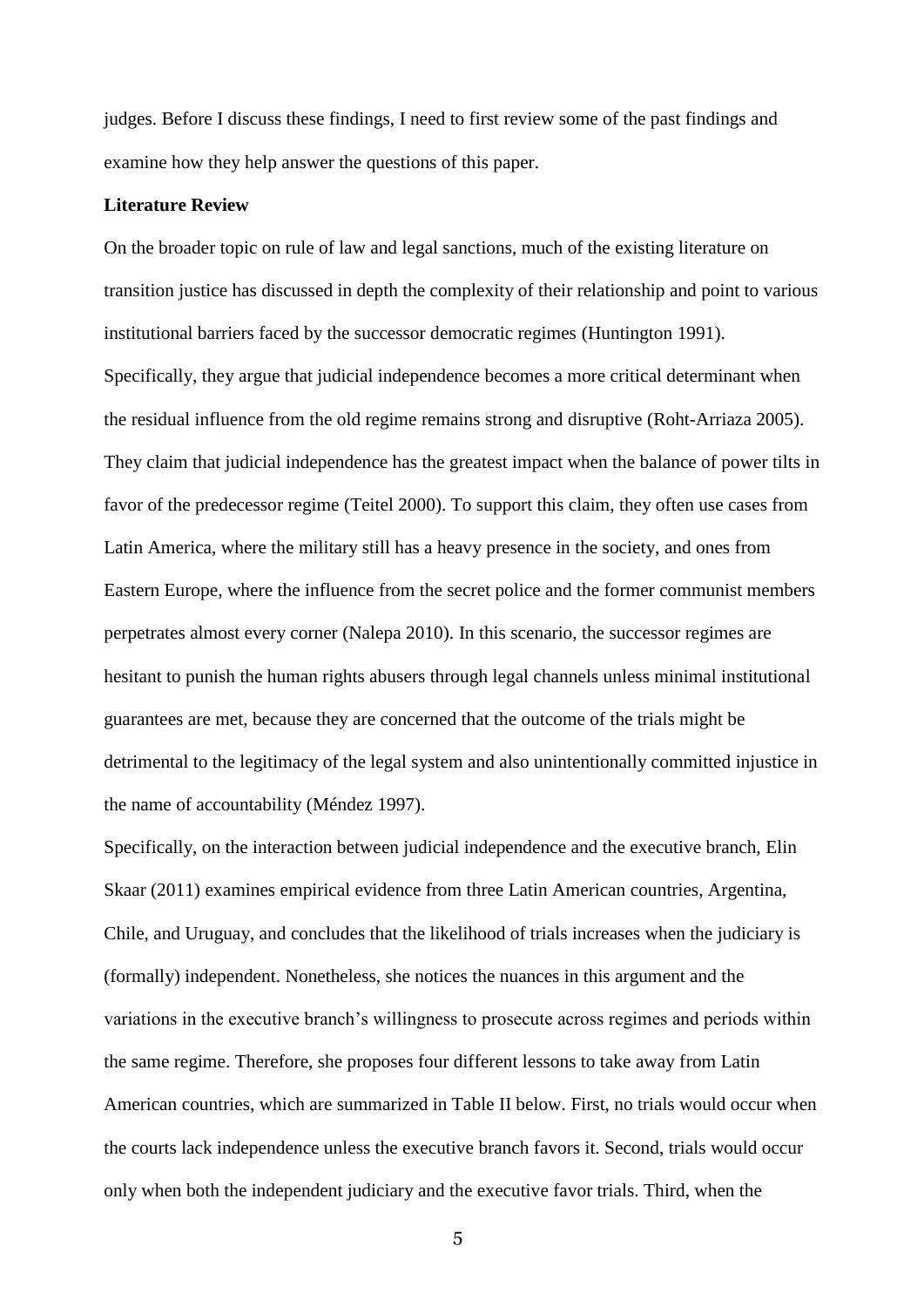judiciary does not favor prosecution, the number of trials would decrease even if the executive favors the trials. Lastly, trials can occur when the judiciary is independent. Like other scholars who studied the rule of law and transitional justice, Skaar attributes the greater number of trials to judicial activism and the change in attitude toward prosecution among the judges. In other words, the merits of judicial independence and the liberal attitudes of the judges are more likely to manifest themselves when the domestic environment—such as the public opinion and most importantly the executive will—leans in favor of prosecution.

| <b>Branch</b>                     | Judiciary |          | Executive Trials? |     |
|-----------------------------------|-----------|----------|-------------------|-----|
| Action/Quality Independence Favor |           |          | Favor             |     |
| (1)                               | No        |          | Yes               | Yes |
| (2)                               | Yes       | Yes      | Yes               | Yes |
| (3)                               |           | $\rm No$ | Yes               | No  |
| $\Delta$                          | Yes       |          | No                | Yes |

*Source: Skaar(2011)*

Table II: Skaar's Models of Prosecutions

Skaar's research provides much valuable insight into the dynamic duo of judicial independence and the executive will in the Latin American context, but the strength of this argument can still be augmented. First, she codes the outcome variable "trials" using a binary scale ("Yes" or "No"), which may seem too arbitrary considering that the influence of the independent should not be taken as all or nothing. This is problematic because Model (1) seems to suggest that the executive alone can make prosecution happen. Therefore, the four models I proposed in Table I uses a more qualitative degree of measure and rate the likelihood of retribution as either high or low.

Additionally, Skaar's models are limited in their explanatory powers. Since her analysis draws upon mainly empirical qualitative evidence from Latin America, the lessons cannot be extended to other parts of the world and other transitional societies under different political and judicial contexts. Particularly, she only studies criminal prosecution as the main form of retributive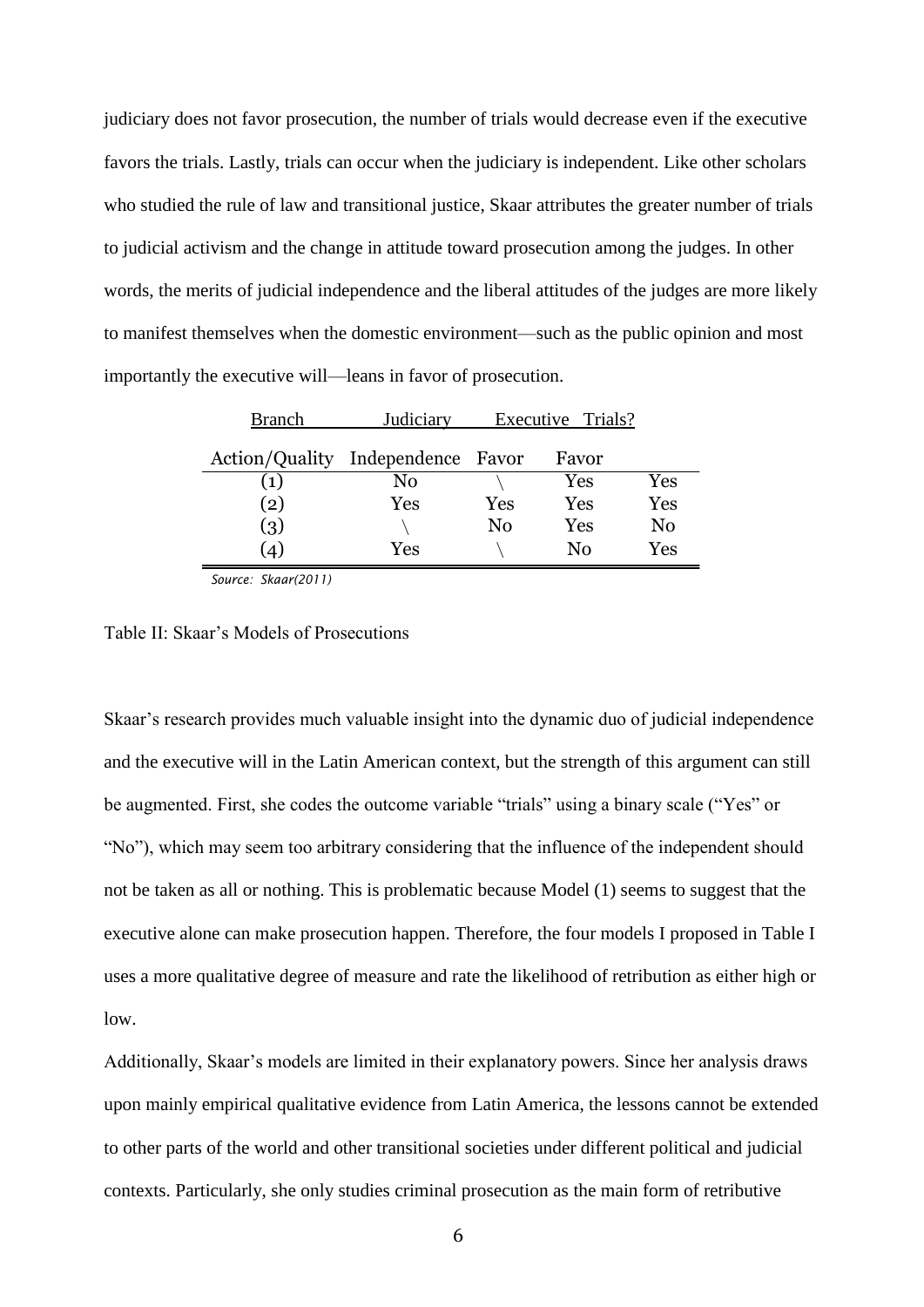mechanisms, but as I mentioned before, lustration policy, as the primary form of legal sanction in Eastern European states, also deserves attention on this issue.

However, scholars analyzing legal reforms in the Eastern European context focus extensively on the impact of lustration policies (Walicki 1997) and do not explicitly identify interaction of conditions that contribute to an increase in the likelihood of legal sanctions. Their account of the transition justice experiences is oftentimes overtly descriptive and thus unable to illuminate the broader patterns and the specific causal links.

Building upon these past works and keeping in mind their strengths and limitations; I seek to use both quantitative and qualitative data from two regions to prove my argument. In the next section, I will first define the variables for this research and discuss how I plan to use such data to perform the analysis.

#### **Data and Methods**

In this paper, I focus on two causal variables: judicial independence and the executive will. The definition of that most scholars agree has three components: 1) judicial decisions should be impartial; 2) the decisions, once rendered, should be respected; 3) the judiciary is free from interference from other branches of the government (of the Human Rights N.d.). Additionally, I added independence from the former regime–including the military–to this definition, because as we will later in this paper, this element is crucial in the context of transitional justice. The term "executive will" is defined as the executive's preference for addressing past human rights abusers through legal channels, such as lustration and criminal prosecution. Additionally, as Skaar points out, judicial behavior is conditioned upon many institutional, legal and individual factors at the national, region and international levels (Skaar 2011). Consequently, executive influence on the judiciary cannot be isolated from the concept of judicial independence, because insulating judges from officials of other branches of government is often taken to be the most important aspect of judicial independence (Landes and Posner 1975). Therefore, I also use the term "judicial-executive alliance" to evaluate their influence on each other.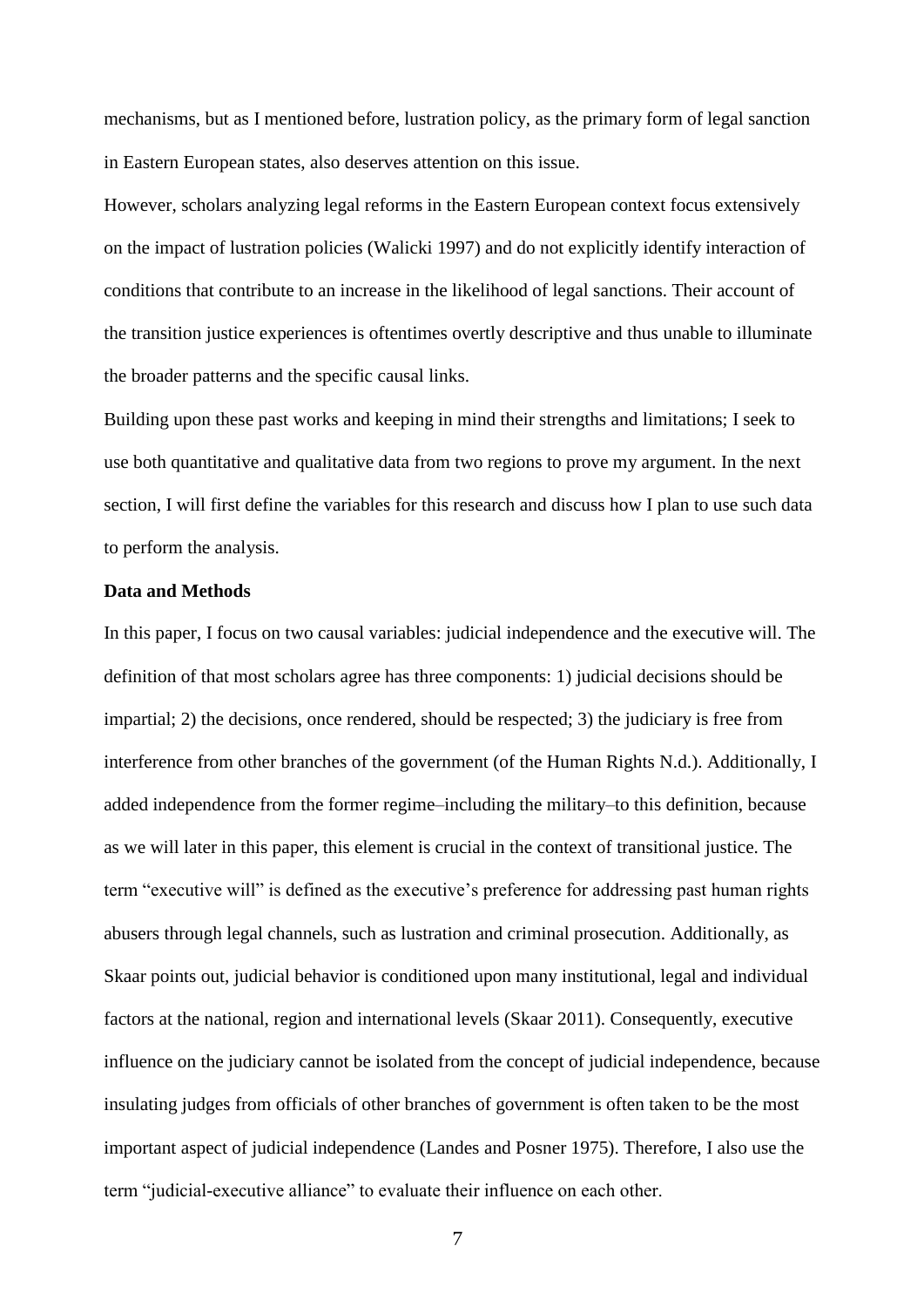| Key        | Measurement   | Years          | Percentage |                             |
|------------|---------------|----------------|------------|-----------------------------|
|            |               |                |            |                             |
| injud      | ordinal, 3    | 1981-2011      | $2\%$      | (Cingranelli and Clay 2015) |
| xconst     | ordinal, 7    | 1800-2015 4.5% |            | (Marshall and Jaggers 2015) |
| dfji, djji | interval: 0-1 | 1965-2008      | 3%         | (Melton and Ginsburg 2014)  |
| rr. rt     | oridinal      | 1970-2005      |            | (Olsen and Reiter 2010b)    |

Table III: Summary of Datasets Used in this Paper

Moreover, to explore the global pattern of retribution, I used three sets of time-series, crossnational (TSCN) data collected by respected scholars in the field (see the first three rows of Table III). These TCSN data provide a relatively reliable and consistent set of measurements of judicial independence. First, I obtained the "XCONST" variable from the PolityIV dataset (Marshall and Jaggers 2015), which measures the extent of institutionalized constrains on the decision-making process of the executives. Marshall et al (2015) suggests that even though the sources of constraints vary from country to country, the most common one is a strong, independent judiciary. In the dataset, this variable is coded as one of seven categories, from Level 1 ("Unlimited Authority") to "7" ("Executive Parity or Subordination"). The second indicator I used, a more direct measurement of judicial independence, comes from the CIRI Human Rights dataset (Cingranelli and Clay 2015) and evaluates the extent to which the judiciary is independent of control from other sources, such as the government or the military. For example, a country scoring a "2" (highest level) is deemed to have a generally independent judiciary, which means that (1) the courts have the right to rule on the constitutionality of legislative acts and executive decrees; (2) judges at the highest level have a minimum of a seven-year tenure; (3) the President of Minister of Justice cannot directly or remove judges; (4) the courts can challenge the executive and legislative branch; (5) All court hearings are public; (6) Judgeships are held only by eligible professionals. On the contrary, the judiciary system of a country scoring a "0" would suggest that judges can be dismissed for political reasons, and the judiciary is heavily corrupted and frequently interfered by other branches of the government. The last two indicators for the dependent variable come from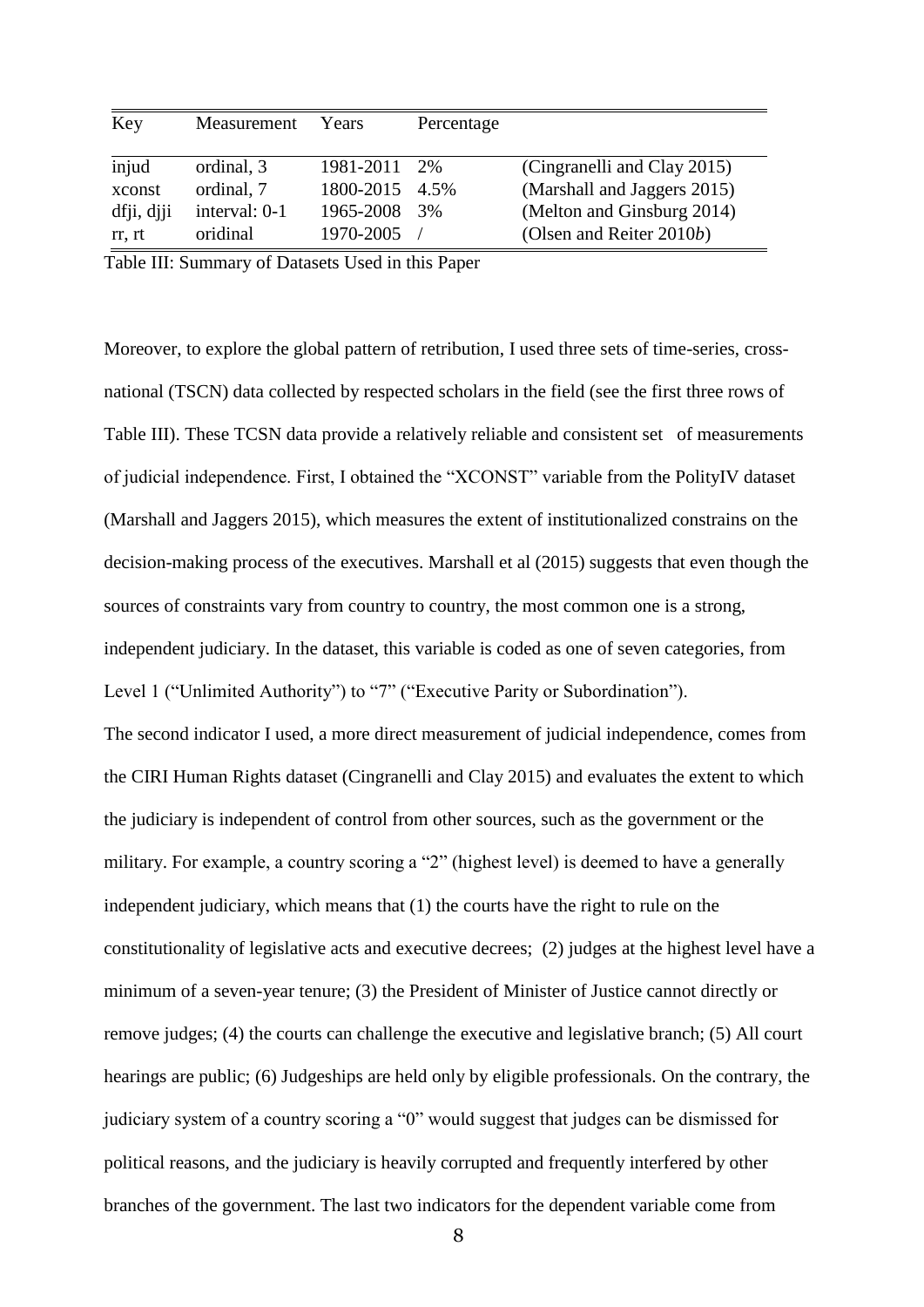Melton and Ginsburg. The "dfji" variable measures *de facto* judicial independence, and the "djji" variable measures the life term, selection procedure, removal conditions and other *de jure*  aspects of the judicial system (Melton and Ginsburg 2014).

Furthermore, I collected data from Olsen et al (2010)'s transitional justice dataset, which includes information on the implementation of the five justice mechanisms for transitional justice countries around the world. The five mechanisms are trials, lustration, amnesty, reparations, and truth commissions. To construct my dependent variable, I created two new indicators. The first one is called "rr (relative retribution)," which is the difference in number between retributive mechanisms (trials and lustrations) and non-retributive ones (amnesty, reparations, and truth commissions). The second one, "rt (relative trial)," is the numerical difference between the number of trials and non retributive mechanisms.

I analyzed these data in two different ways. First, in order to illustrate the general correlation between judicial independence and prosecutions, I would regress the "rr" variable on the three different indicators for judicial independence. Since the unit of analysis in all of the datasets is country-year, I used the Newey-West standard errors instead of the HC0 standard errors in order to adjust for autocorrelation within countries. The basic idea behind this adjustment is that regular standard errors from the regression output are usually biased downward and therefore underestimate the amount of variation in time-series, cross-national (TSCN) data. Meanwhile, there will be three panels in the regression table. Panel A uses all countries, while Panel B and C only use cases from Latin American and Eastern European countries. In addition, since lustration is rare in Latin America (Olsen and Reiter 2010*b*), the regressions in Panel B uses the "rt (which does not include lustration)" instead of "rl" as the dependent variable. What's more, I constructed Panel B and C because the models there can better control for other key variables that might influence prosecutions, such as the former regime type. Whereas most Latin American countries have a military past, the Eastern European states were under communist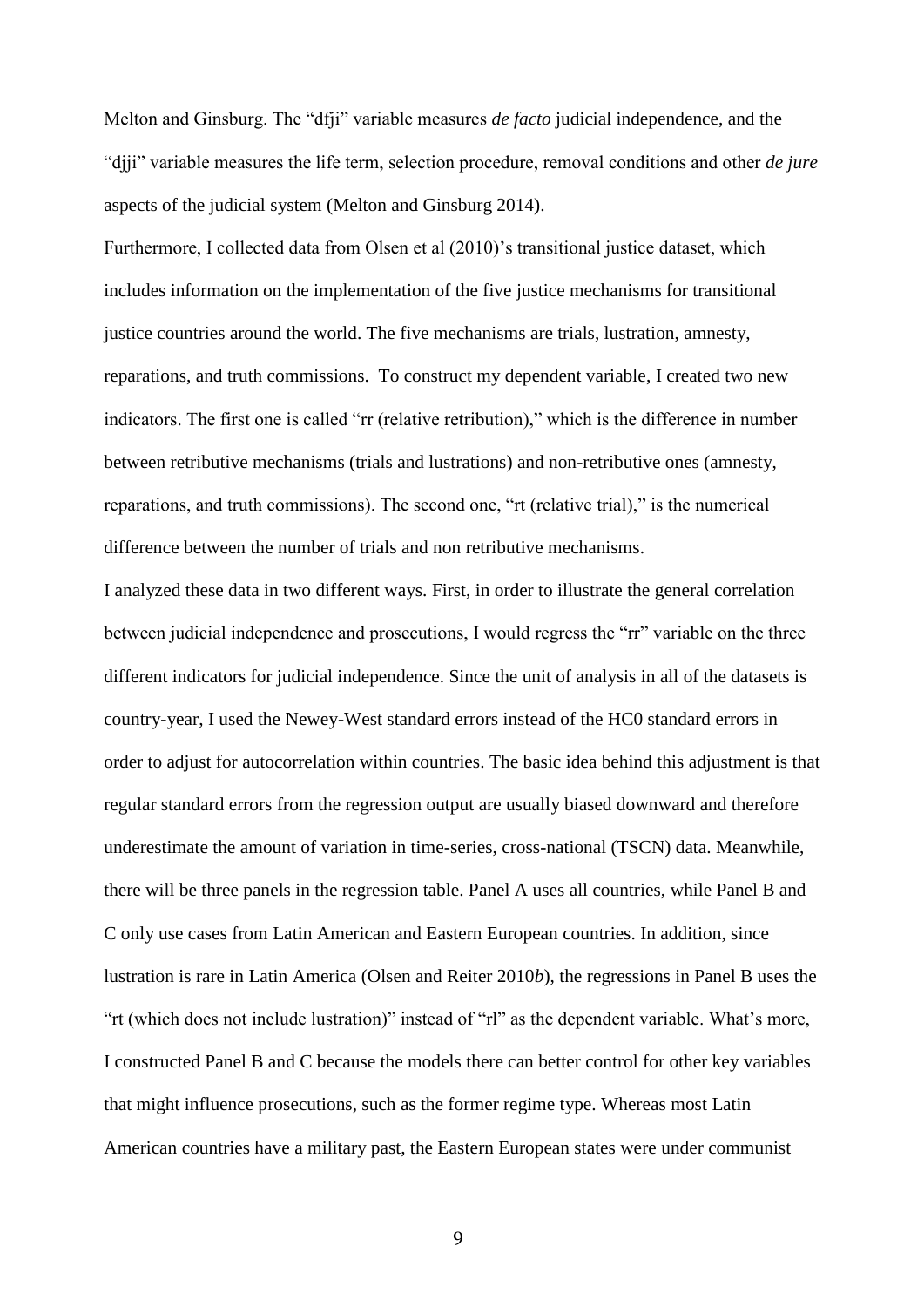governance until the fall of the Soviet Union. Admittedly, this control for confounders is far from perfect as I do not have a separate variable to control for regime type. Moreover, considering that quantitative analysis is best at delineating broad patterns but restricted in explaining the specific causal mechanisms, I will perform some case studies in the qualitative section. I selected Argentina and Chile for my case studies on Latin America because they best exemplify how retribution is hindered by the lack of independent judges and anti-prosecution will of the executive. As for post-Communist states, I examined Hungary and Poland because both of them wait for the institutional guarantees of judicial independence to consolidate before implementing retributive mechanisms. To establish causal relations, I used the proximity in the timings of events to isolate the effect of other confounders. Essentially, for each country, I would identify a "temporal divider," which is usually a short period during which multiple events concerning judicial independence and retribution occurred. By comparing the judicial behavior, the executive preference, the amount of retribution, and the model shift (Table I) before and after this "divider," I can make claims about causality. In the next section, I will present the results from the regression analysis first.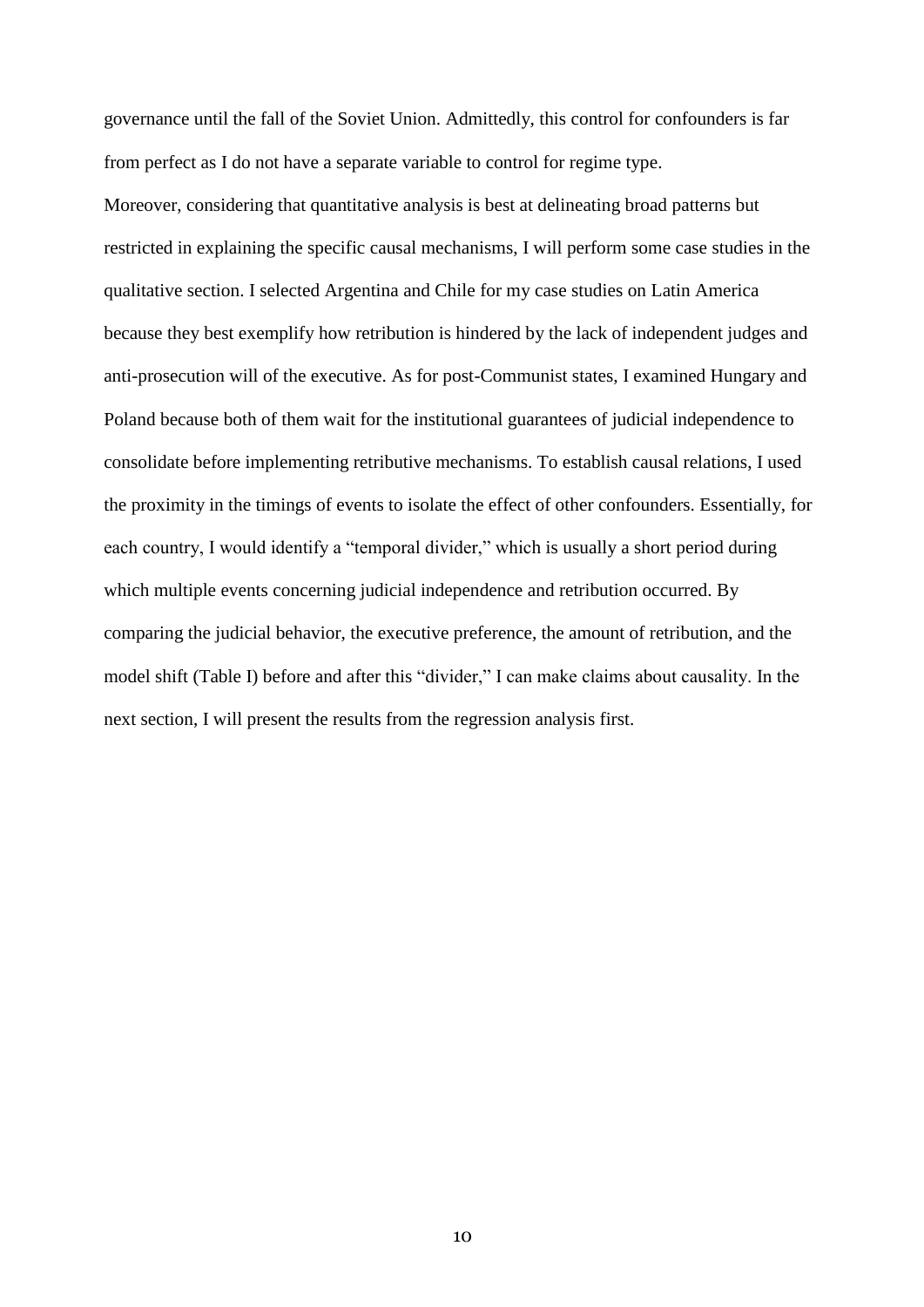#### **Regression Analysis**

| Outcome             | Retributive vs. Non-Retributive |                                                           |            |            |  |  |
|---------------------|---------------------------------|-----------------------------------------------------------|------------|------------|--|--|
| Variable Name       | Judiciary                       | Independent Institutional de facto de jure<br>Constraints | Л          | Л          |  |  |
| Covariates          | Yes                             |                                                           |            |            |  |  |
|                     | Panel A: All Cases              |                                                           |            |            |  |  |
| Model               | (1)                             | (2)                                                       | (3)        | (4)        |  |  |
| JI Indicator        | $0.157***$                      | $0.081***$                                                | $0.740***$ | $0.284***$ |  |  |
|                     | (0.025)                         | (0.019)                                                   | (0.173)    | (0.120)    |  |  |
| Observations        | 552                             | 675                                                       | 755        | 644        |  |  |
| $\mathbb{R}^2$      | 0.015                           | 0.033                                                     | 0.030      | 0.016      |  |  |
|                     | Panel B: Latin America          |                                                           |            |            |  |  |
| Model               | (5)                             | (6)                                                       | (7)        | (8)        |  |  |
| JI Indicators       | $0.099**$                       | $0.083**$                                                 | $0.798*$   | 0.293      |  |  |
|                     | (0.039)                         | (0.036)                                                   | (0.422)    | (0.219)    |  |  |
| Observations        | 112                             | 139                                                       | 148        | 137        |  |  |
| $\mathbf{R}^2$      | 0.020                           | 0.041                                                     | 0.028      | 0.018      |  |  |
|                     | Panel C: Eastern Europe         |                                                           |            |            |  |  |
| Model               | (9)                             | (10)                                                      | (11)       | (12)       |  |  |
| JI Indicators       | 0.051                           | $0.183***$                                                | 0.645      | 0.533      |  |  |
|                     | (0.078)                         | (0.058)                                                   | (0.440)    | (0.456)    |  |  |
| <b>Observations</b> | 85                              | 97                                                        | 115        | 105        |  |  |
| $R^2$               | 0.008                           | 0.095                                                     | 0.022      | 0.017      |  |  |

Table 4: Regression Output of Judicial Independence and Prosecutions

Source: Author's Analysis

 $*_{p<0.1;}$   $*_{p<0.05;}$   $*_{p<0.01}$ 

The regression table uses four different indicators for judicial independent and produces twelve models in total. The numbers in the "JI Indicator" row are the coefficients for the linear regressions. The number of asterisks next to the coefficients indicate the level of statistical significance: whereas three asterisks denotes the highest significance (the p-value is smaller than 0.01), zero asterisk implies no significance. The footnote at the bottom right of the table provides additional information on the different levels of statistical significance. In addition, the numbers in parentheses are the Newey-West standard errors.

Results from Panel A clearly confirm my original hypothesis that judicial independence and the likelihood for retribution are positively correlated: for all four measurements of judicial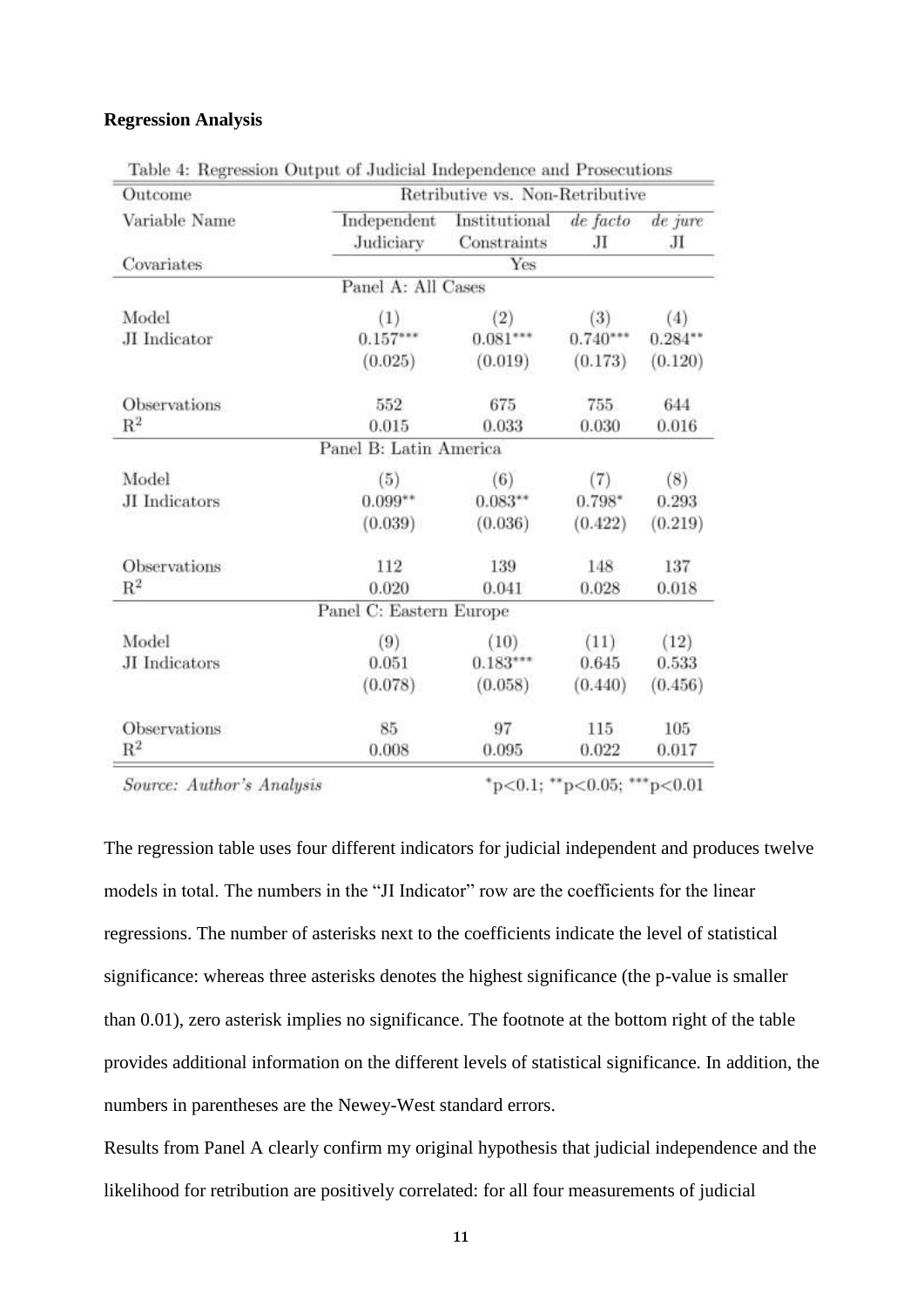independence, the regression coefficients are both positive and statistically significant. This provides very strong evidence for my hypothesis. Since the courts usually become more and more independent every year in post-conflict societies, such positive correlation shows that countries usually wait until the courts to be more capable and independent to impose legal sanctions on the past perpetrators. These coefficients also imply that during earlier years of the transition, countries are more likely to adopt other non-prosecutorial and non-retributive mechanisms, particularly amnesty and truth commissions. However, because the observational data on transitional justice mechanisms do not imply underlying randomized experiment, we should not the result as indications of a direct causal relationship between the variables. In other words, higher levels of independence by no means cause the post-conflict society to hold more trials. Nonetheless, I can still argue that the result here shows that judicial independence is an important pre-condition for retributions.

Panels B and C also show a positive correlation between the two variables of interests, but some of the models—the ones without asterisks–lack statistical significance, partially because of the limited number of cases used in the models (shown in the "Observations" row). Between the two regions, Latin American exhibits more positive correlation between judicial independence and retribution. As for Eastern European nations, the relatively bigger standard errors there suggest the some degrees of within-region variations. Based on the result, I also speculate that lustration policies are prioritized over trials during the first years of transitions, but I need qualitative evidence to backup these speculations. Table V in the appendix (after the reference section) sums up the major findings from all four case studies. In the next section, I will first examine the two Latin American cases—Argentina and Chile—to evaluate the claim that independence of the courts is the prerequisite for retribution.

#### **Post-Military Latin America**

Two key external variables need extra attention in the Latin American context. The first one is the threat from the outgoing military regime. For judges to act impartially on the human right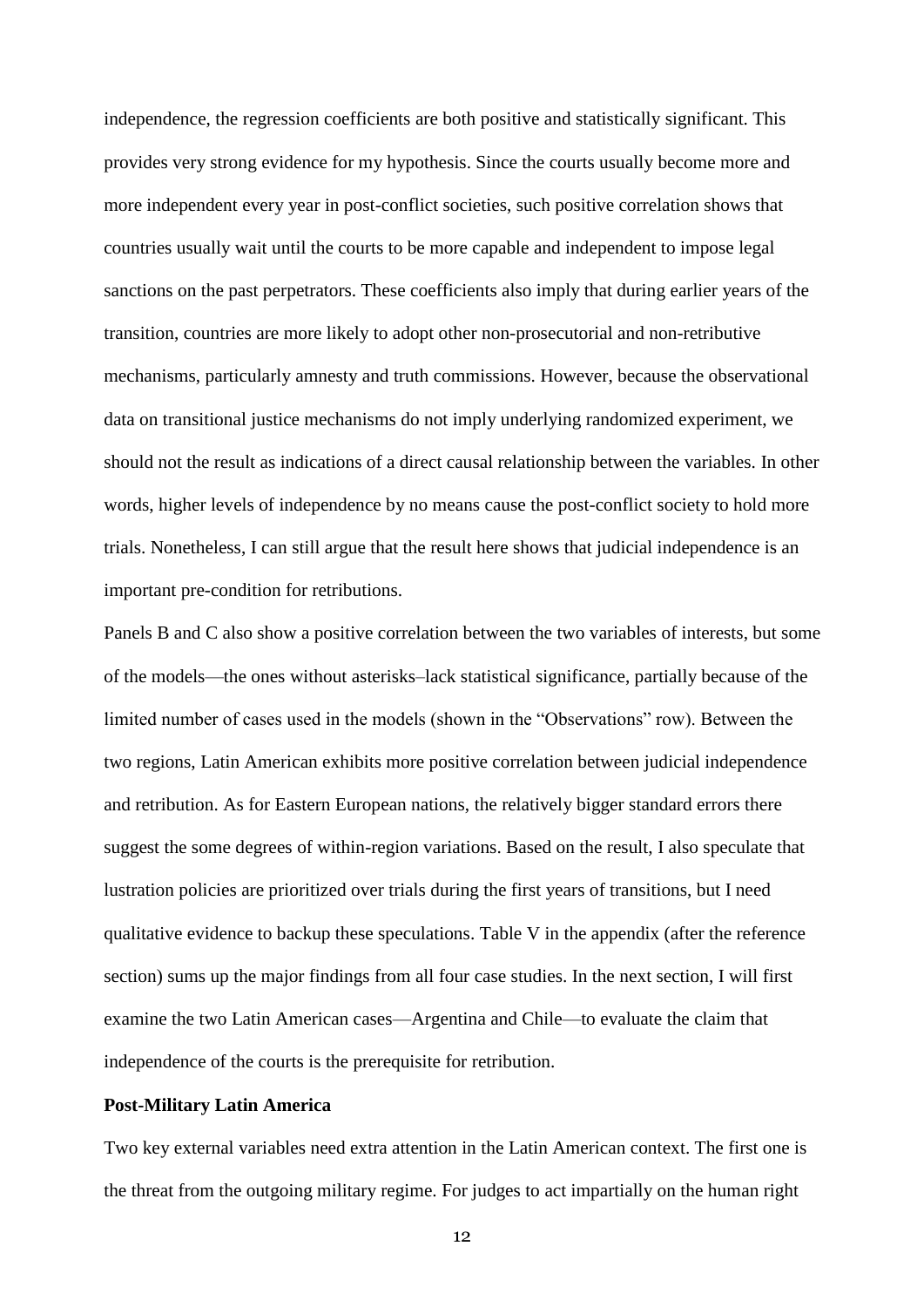cases, it is not sufficient for them to be independent from the executive will: their interests also cannot be tied to those of the military. Additionally, Latin American judges do not have the power to initiate cases themselves (Helmke 2005), so the presence of trials was very much contingent upon the executive preference and the domestic attitude toward punishment. Nonetheless, I still observe that trials were most likely to take place when constitutional reforms bestowed institutional guarantees of independence to the judges coincided with a human rights agenda from the executive. Although formal institutional guarantees of judicial independence is the minimal requirement for prosecutions, once these safeguards—including a more impartial selection process of the judges—are in place, the executive becomes less relevant than the independent judges in determining retribution.

#### **Argentina**

The Argentine judiciary from Menem to de la Rúa supports the claim as it shifted from Model A to Model C (Table I). Before I analyze the substantive causal links, I need to briefly explain why such shift proves that judicial independence takes priority over the executive will. First, a unique characteristic of the Argentine judicial system is the dominance of executive power over the court. Before 1994, every new president appoints his own court. This feature makes the judicial-executive relations especially critical for my arguments. Second, both models (A and C) lack executive preference for retribution, but only Model C includes judicial independence. Hence, one can reasonably infer that judicial independence is the more important factor here because only the latter model results in a higher likelihood for prosecution. Let us now examine closely how Argentina fits into this illustration.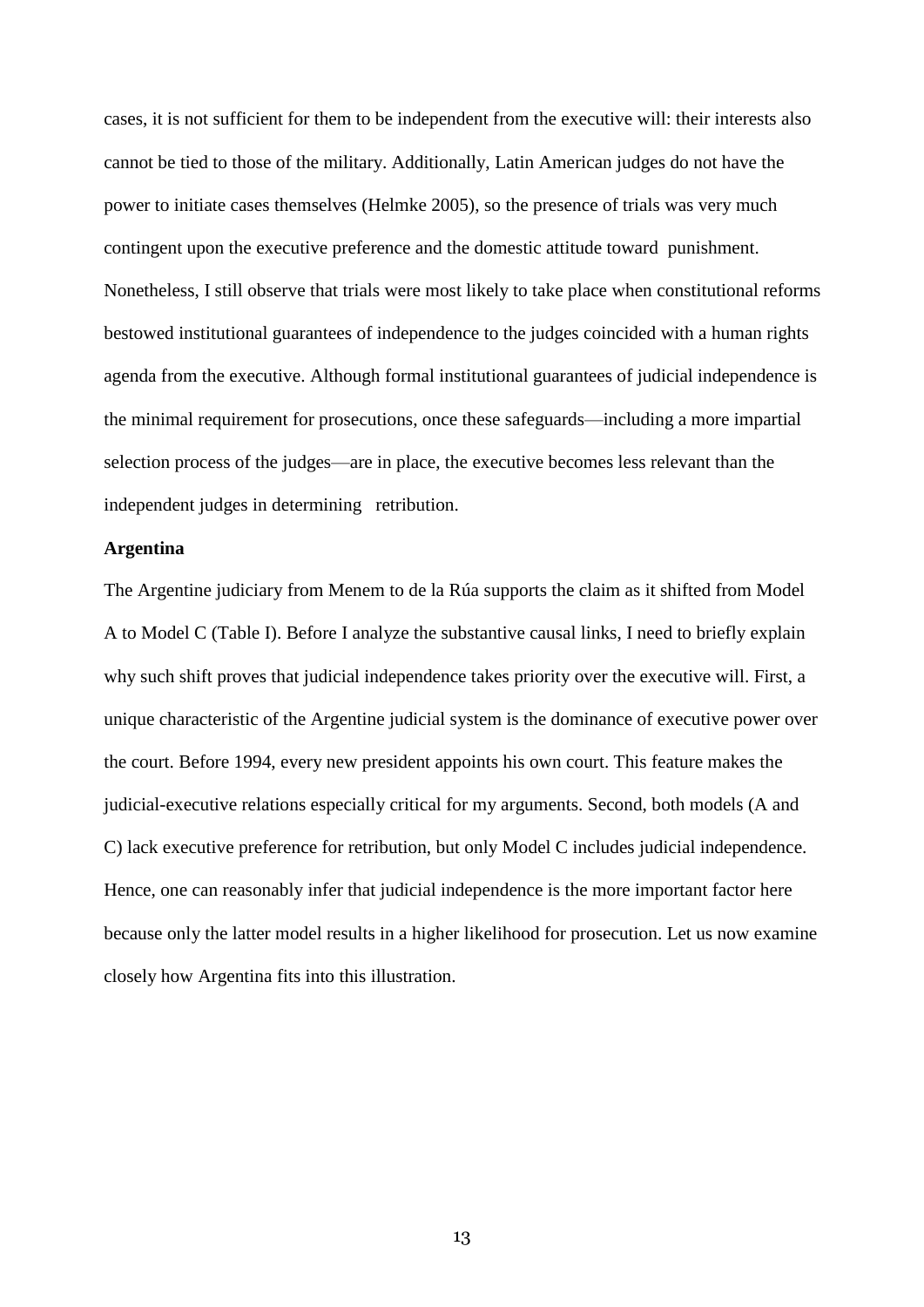Figure 1 below gives an overview of the changes in judicial independence in Argentina since Alfonsín. I plotted time (year) on the x-axis and the level of judiciary independence on the yaxix, using the "dfji" variable from the Melton(2014) dataset. The vertical dotted lines divide the three administrative periods under three different presidents: Alfonsín, Menem, and de la Ru´a.



Figure 1: Three Stages of Criminal Sanction in Argentina

The temporal divider for identifying causal mechanism here is the year of 1994, where the constitution reforms passed by the Congress strengthened judicial independence in the following ways: a) creating a Judicial Council; b) creating a disciplinary council; c) declaring a public ministry as the independent judiciary organ; d) changing the nomination process of the judges; e) expanding judicial review power of the courts(Helmke 2005). It is all of these institutional guarantees of judicial independence that lead to a small increase of prosecutions and dramatic one at the beginning of the de la Ru´a regime. A direct comparison of the number of prosecutions before and after 1994 will illustrate this point.

During the first and the second Menem administration, prosecutions were rare, because the courts were subject to the influence of the executive. Specifically, before the 1994 reform, judges were named by the president and thus highly subordinate to their superiors. Worried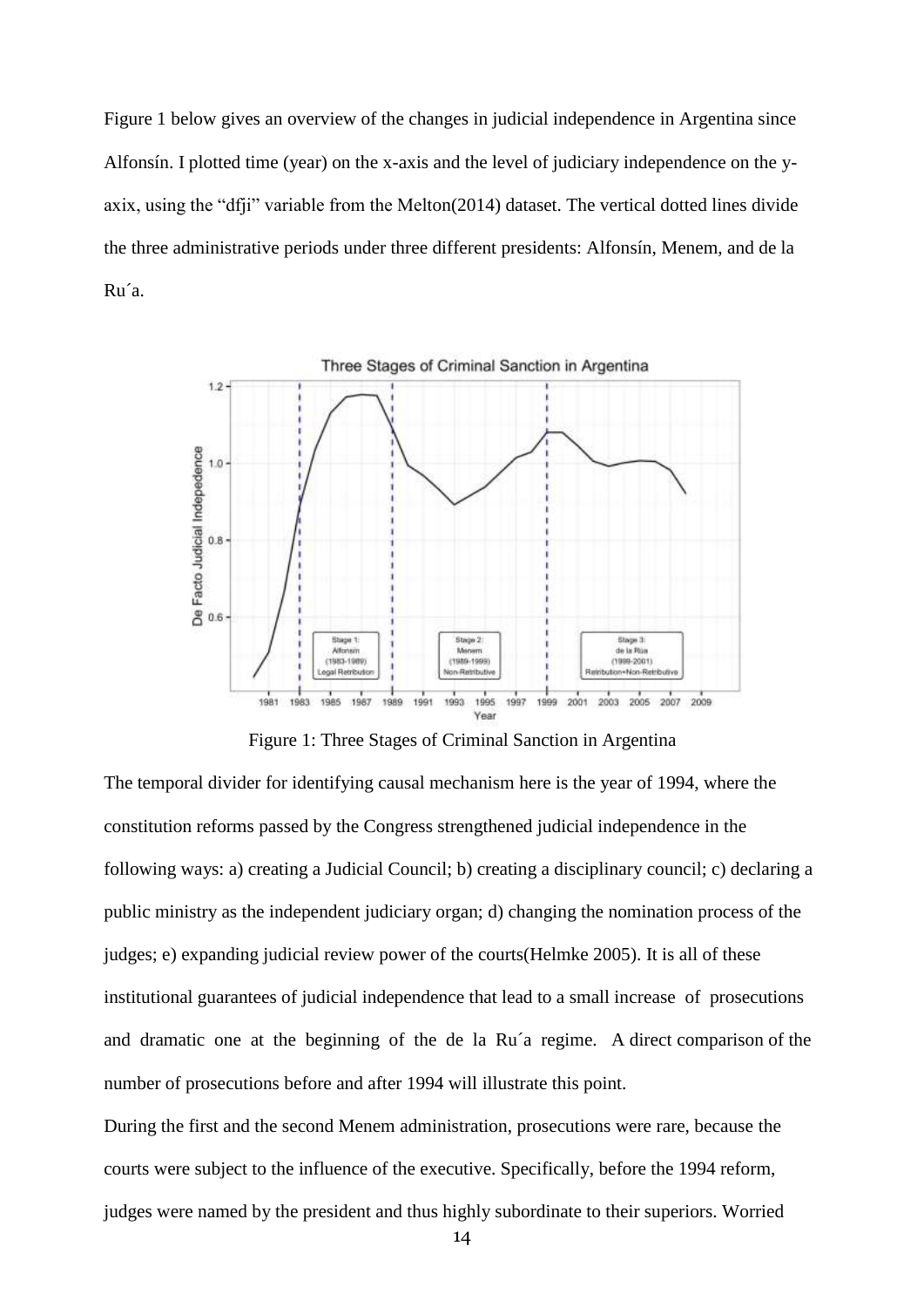about backlash from the military, Menem actively opposed to prosecution and packed the Supreme Court with "his business associates, friends, or members of the political party, who had not the slightest interests in pursing legal careers, let alone legal objectives of punishing the human right abusers" (Roht-Arriaza 2005). As a direct result of the increasing executive influence on the judiciary, both the level of judicial independence (see Figure 1) and the likelihood of prosecution declined.

The 1994 reform thus became a turning point for Argentina and made a difference in the number of prosecutions by changing the selection process of the judges, particularly the lower and appellate court judges. As mentioned, the 1994 reform created a Judicial Council, which then had the authority to select federal judges (except for Supreme Court judges) and supervise the daily operation of the judiciary. After this reform, although the judges in the Supreme Court were still on the same side as Menem and opposed to prosecution during the second Menem regime (1994-1999), the newly-appointed liberal judges at the lower level courts could act independently from the executive and went ahead with the cases brought forward by NGOs and other human rights organizations (Sikkink and Walling 2006). Then, Argentina transitioned into Model C, and the same pattern of judicial behavior and activism continued under the de la Rúa regime. Although de la Rúa, like Menem, did not favor trials against the military and inherited a court packed with Menem-loyalists, the number of trials increased as a direct result of the formal institutional guarantees of judicial independence that enabled active judges to pursue cases without the fear of repercussion (Smulovitz 2012). Simply put, the contrast between prosecutions before and after 1994 shows that independent judges, free from executive influence, increased the likelihood of accountability.

#### **Chile**

Similar to the case of Argentina, the successful legal proceedings against military officers in Chile can be attributed to the increasing independence of the judiciary and judicial activism. Unlike Argentina, however, Chile went from Model B to Model D in 1998, when the former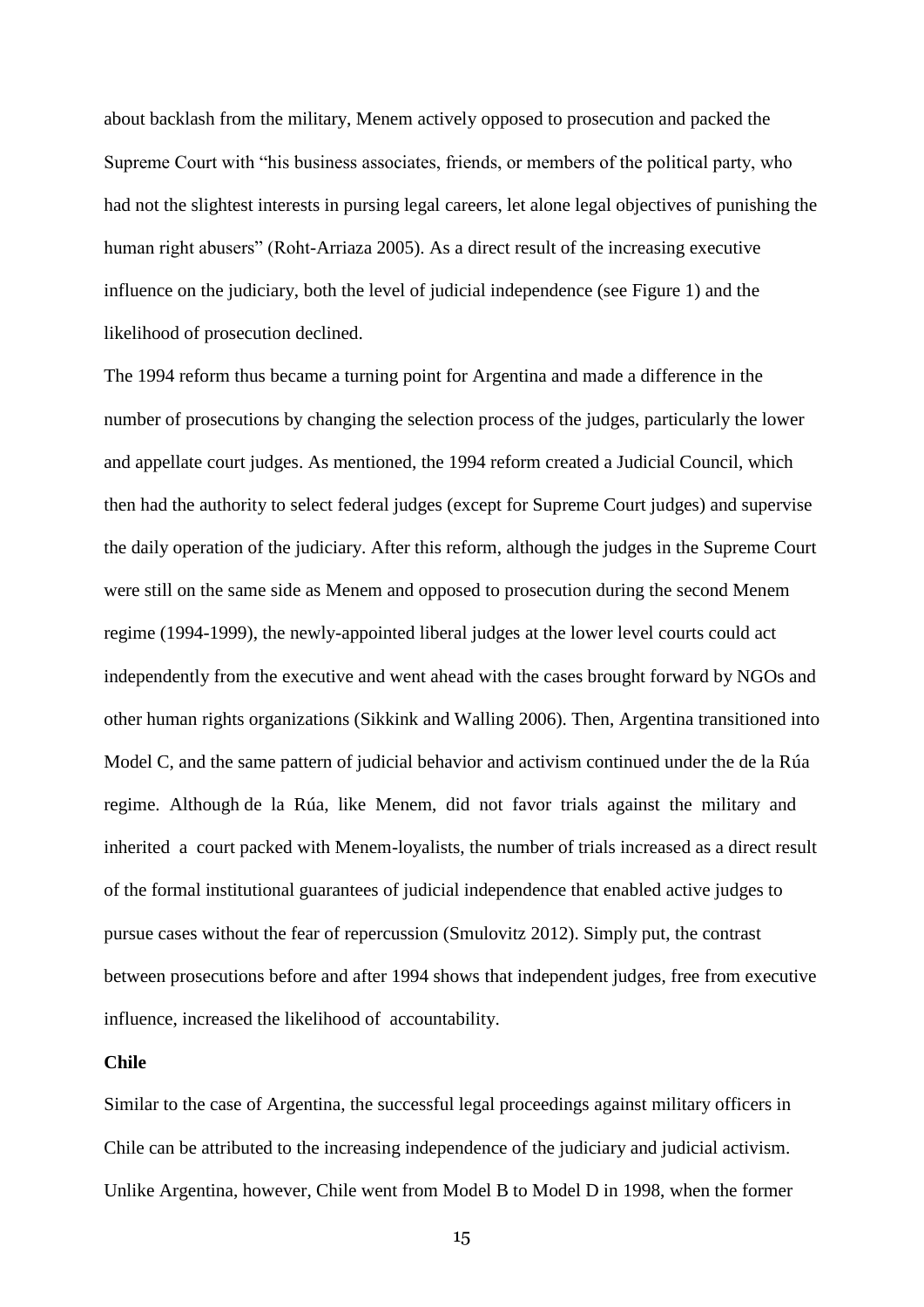military dictator Augusto Pinochet was arrested in London. 1998 is thus the temporal divider line. Thus, the key causal link between the judiciary and criminal cases is the Chilean context is the independence of the court from the Pinochet regime in addition to the executive. Here, I will first compare the differences in the scale of prosecutions before and after 1998 and then analyze how the structural changes in the legal system created greater independence, changed norms in the legal environment and encouraged judicial activism (Fuentes 2012).

Before 1998, Chile was in the state of Model B, where a court system subservient to the former regime and packed with military-friendly judges stood in the way between accountability and justice. Under the Aylwin administration (1990-1994), the unwillingness of the Chilean courts becomes a nearly perfect illustration of how the lack of independence contributes to impunity. Aylwin attempted twice to reform the judiciary to make the court more independent from the military. In his attempt, he sought to create a national judicial council, set mandatory retirement ages for judges, increase the size of the Supreme Court and amended the clauses regarding the separation of powers (Skaar and Garcia-Godos 2016). The second time he wanted to bypass the Amnesty law of 1978 and proposed a negotiated bill that would allow more prosecution on human right cases. However, both attempts failed. The Supreme Court judges unanimously upheld the amnesty laws from 1978 and ruled that amnesty laws prohibited not only prosecution of the former military members, but also investigation into cases brought to the civilian courts. All the civilian judges on all levels of courts acted in favor of the military by dismissing the cases or sending them to military courts that eventually closed them. Frustrated with these roadblocks to retribution, Aylwin's administration eventually turned to nonretributive, restorative mechanisms. Here, one can see clearly see that the during this period, the court and the executive were not able to form a strategic alliance because there were not many independent judges.

However, the judges changed their indifferent attitudes toward human rights violations in 1998, when Pinochet was arrested in Britain. Immediately after Spain requested his extradition, the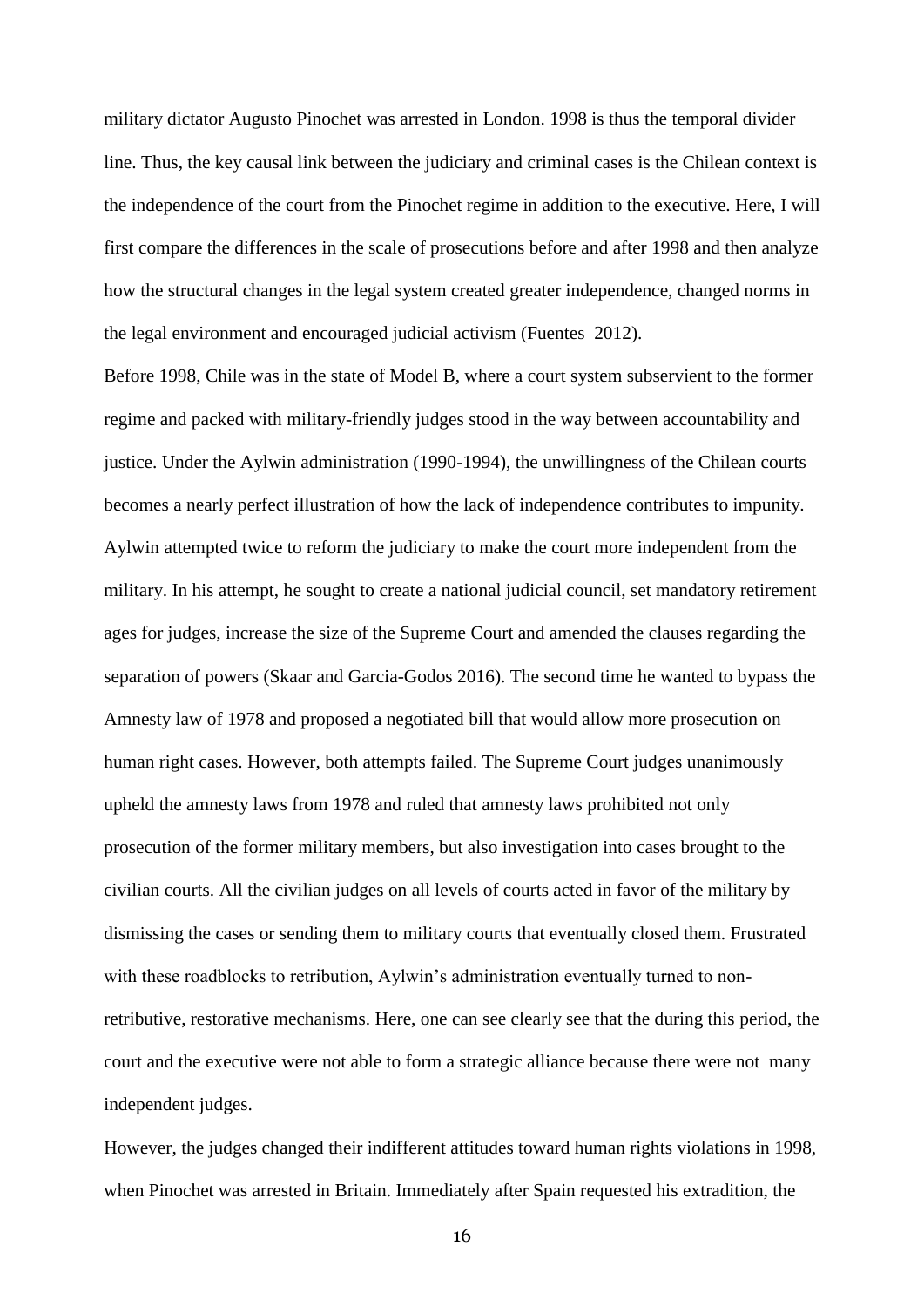number of trials against Pinochet and his military allies skyrocketed: 28 people were convicted by 2000, and 204 more by 2009 (Skaar 2011). The timing of the two incidences is crucial here for identifying causal mechanisms, because his arrest denotes a decrease in the influence from the military. Nonetheless, the radical change of the court's behavior had occurred on a smaller scale prior before his arrest because of two factors related to judicial independence. In fact, 12 cases were already in the Santiago Court of Appeals in January 1998. The first factor here is the generational shift in the composition of the court, as the liberal judges replaced the Pinochet– friendly ones and thus gave rise to greater independence of the court.

Moreover, the second factor is the broader and gradual institutional and structural change within the Chilean court system that generated greater administrative power and independence. There are four causal elements in this transition: the modified selection procedure of the judges, the expansion of the judicial review powers, deference of power from the Supreme Court to the lower courts, and the shift in norm among the judges. In terms of the first element, the process to initiate trials sped up because more qualified and impartial judges are appointed.(Wright 2014). Judgeship was no longer tied up to political preference, and therefore they enjoy higher level of independence from political influence from the military. Additionally, the Supreme Courts became more willing to exercise its judicial review power and took a more critical look at the amnesty laws and question its constitutionality. The Supreme Court also loosened its control over the lower courts, whose judges then had greater freedom to partake in judicial activism and investigated human rights cases. Meanwhile, as the judges gradually distanced themselves from Pinochet's shadow, the overall attitude toward prosecuting the military changed from conservatism to liberalism. Many Chilean judges looked to Judge Garz´on from Spain as the key influencer on such shift in the norm, because he was the one insisting on accountability by request an extradition of Pinochet.

Evidently, all these four structural changes occurred because the court gained greater independence from the military around the time Pinochet was arrested. At the turn of the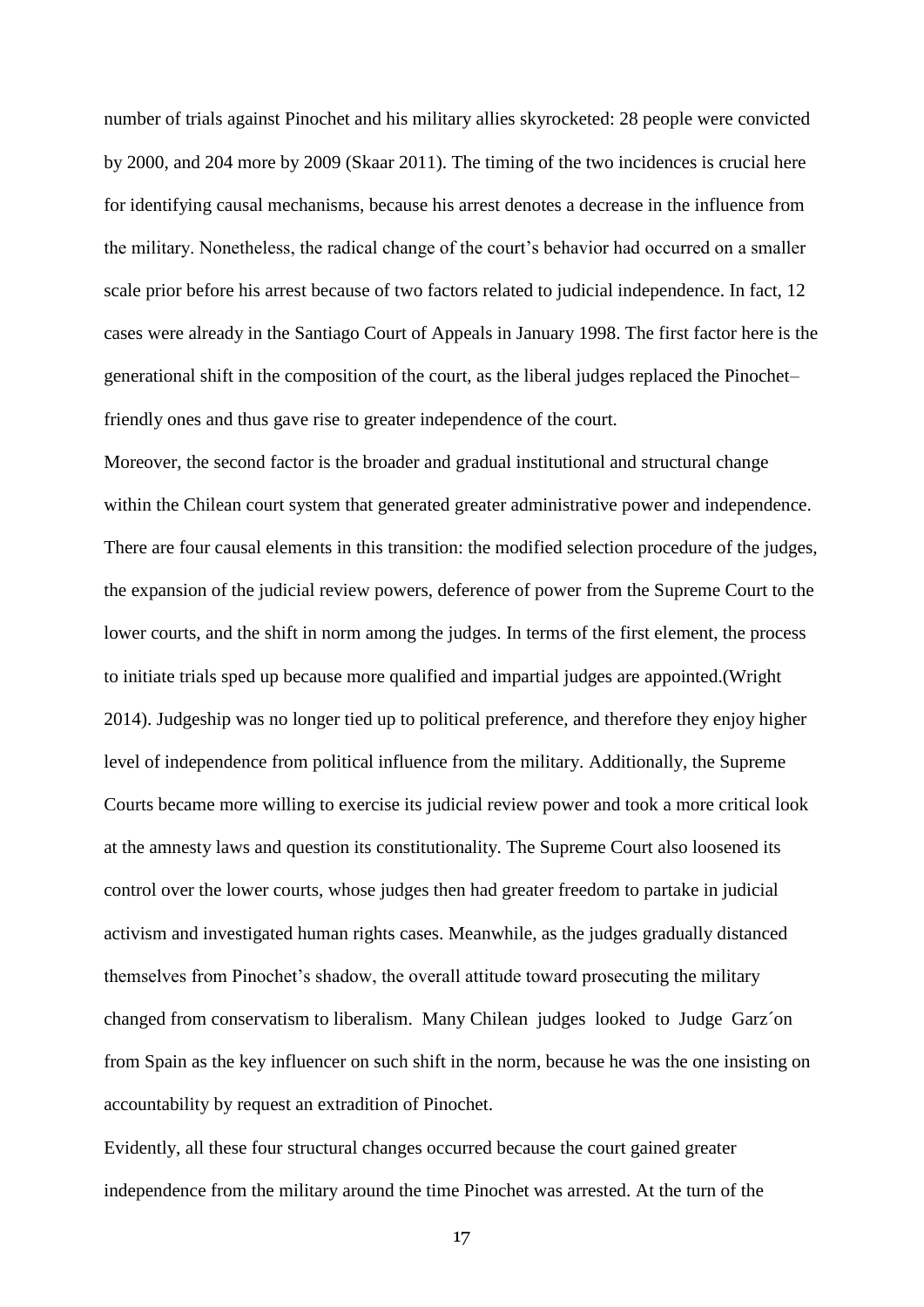century, Chile observed a surge in judicial activism as the new, liberal, and independent judges actively pursued accountability thanks to the institutional change that have been going on behind the scene since the mid-1990s. Thus, the Chilean case provides further support for the argument that judicial independence leads to more retribution. In the next section, the Eastern European states also show similar patterns of institutional change that enable greater extent of retribution, but they operate under a different political background. There, the institutional changes made the courts more willing to re-interpret the clauses regarding the statute of limitation and also made the judges more likely to review the lustration cases in a fair and unbiased fashion.

#### **Post-Communist Eastern Europe**

As I explained in the methodology section, lustration should be seen as a form of retributive mechanisms in the Central Eastern European context, because lustrating public officers with ties to the secret police or the former Communist regime also constitutes a form of backwardlooking means to achieve "discontinuity with the past" (David 2003)) and promotes accountability. More importantly, lustration operates through legal channels, and its successful implementation and reinforcement require the same set of legal and institutional framework that enabled trials and prosecutions (Uzelac 2007). Nonetheless, lustration tends to be highly politicized by the new officials, as they can use the new personnel system to secure electoral votes and increase their own political power. Therefore, the relationship between the judiciary and executive is important for the Eastern European cases.

Another challenge of criminal and legal sanctions in the Eastern European context is the statute of limitation, which prevents the prosecution of many government officials since a lot of Communist-era crimes were committed back in the 1960s (Stan 2009). Thus, judicial independence is the pre-condition for the independent courts to review and revise the statute of limitation as well as upholding lustration policies. The transitional justice experience in both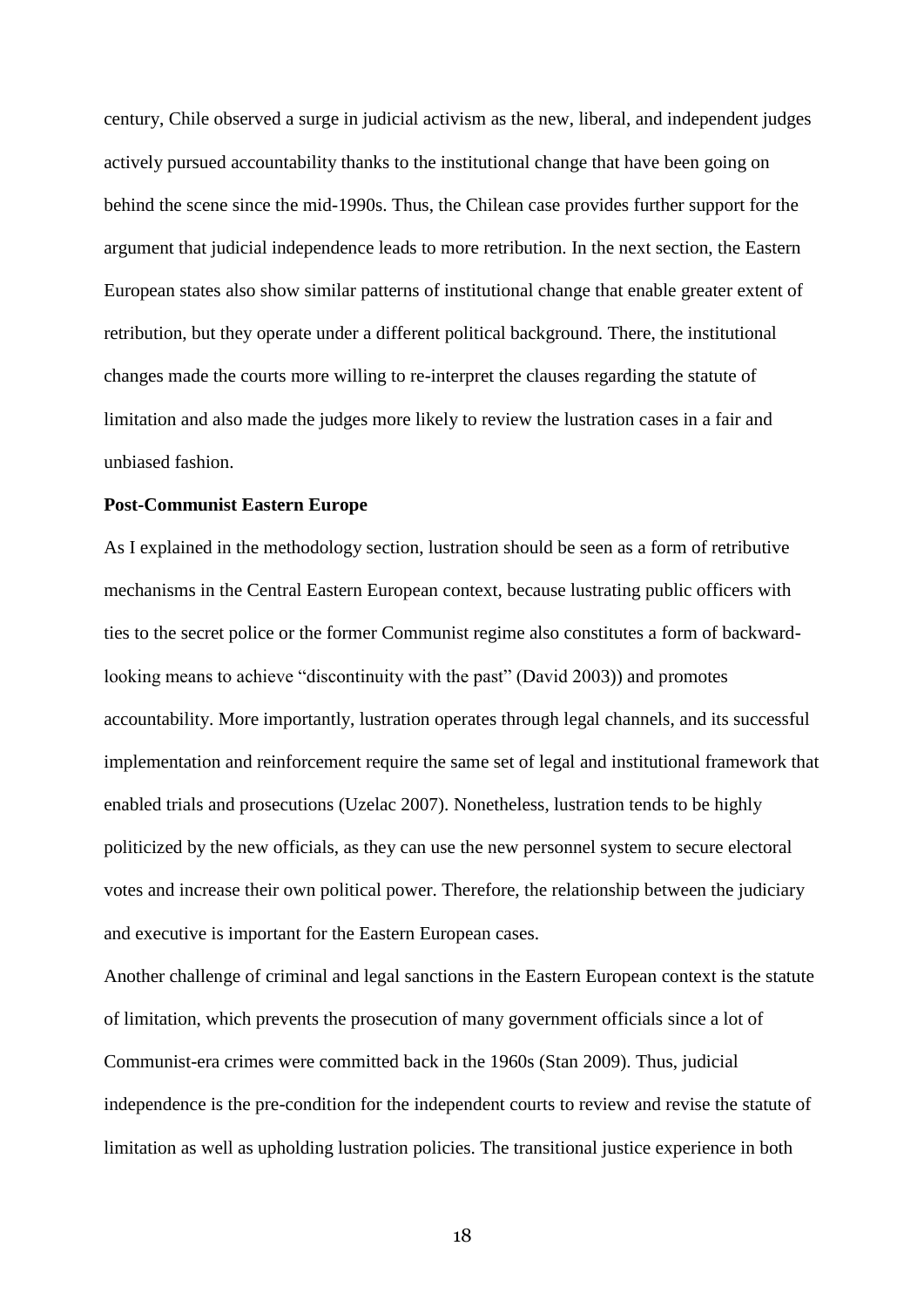Poland and Hungary demonstrate that a strong and independent judiciary is crucial for trials and lustration to take place in a fair and non-politicized fashion.

#### **Poland**



Figure 2: Judicial Independence in Poland

As Figure 2 demonstrates, Poland experienced the highest level of judicial independence from 1998 to 2000, which happens to be the same period when lustration was in effect and the number of trials surged (Nalepa 2012). Such inclination toward retribution can be attributed to two events that took place in the year of 1997, the turning point for Poland. First, the Polish Constitution of 1997 includes provisions to ensure *de jure* judicial independence. Second, the Lustration Act of 1997 was passed and upheld by the Constitutional Court. Both of these elements are crucial in bringing about high degree of accountability. We will now take a closer look at these elements.

First, Article 10 and Article 173 of the Polish Constitution adopted in 1997 both provide that courts and tribunals shall constitute a separate power and be independent of to her branches of power (Bodnar and Bojarski 2012). Furthermore, Article 178(1) explicitly gives judges institutional safeguards and states that "judges, within the exercise of their office, shall be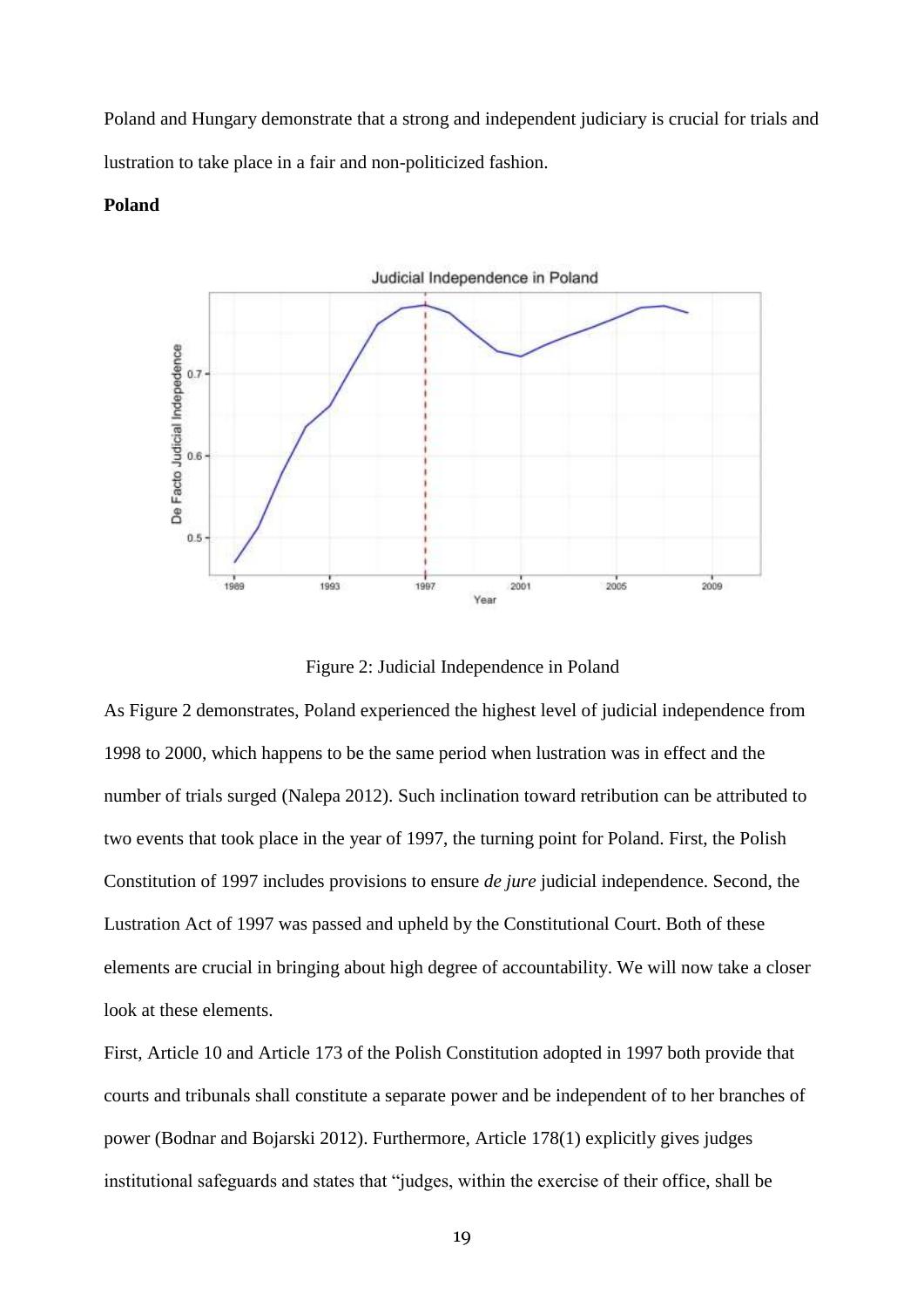independent and subject only to the Constitution and statutes." This requirement is a significant improvement compared to the earlier ones, since the Ministry of Justice struggled to verify judges in the early 1990s. Hundreds of judges were "politically tainted" because of their political association and unfair verdict in the past (Nalepa 2010). To re-institute independence of the judiciary and clean up compromised members, the High Council of Judiciary (HJC) in Poland decided to augment the strength of judicial governance by reshuffling the system with new appointees (Piana 2009).

Such process was not completed until 1997, when the courts finally gained more independence. These judges therefore decided to uphold the provisions of the Lustration Act, which gives rise to more cases of lustration and open up opportunities for more trials after the year of 1998. A formal trial against the foot soldiers and their commanders who ordered the attack on the Wujek miners in 1981 did not take place until the early 2000s. Although there have been efforts in the mid-1990s to hold the former president Wojciech Jaruzelski and former interior minister, General Czeslaw Kiszczak, accountable for the martial laws in 1981 and killings of the workers of the Solidarity movement (Nalepa 2012), the largest trial did not take place until July 2000, when prosecutors from the Institute of National Remembrance brought charges in the national court. Thus, it is clear to see that in Poland's transition, *de facto* judicial independence became the pre-condition to retribution.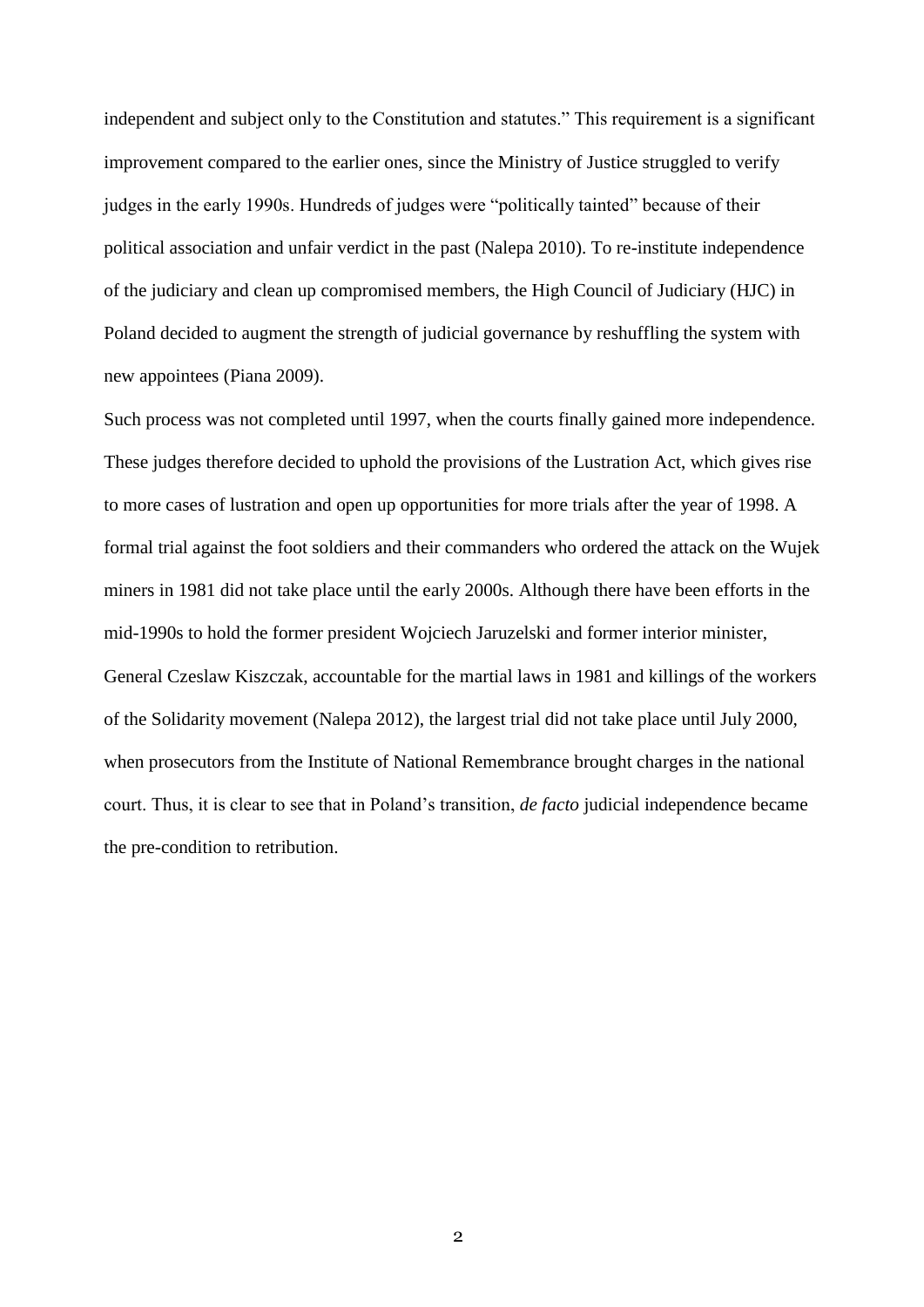#### **Hungary**



Figure 3: Judicial Independence in Hungary

Likewise, the post-Communist Hungary also witnessed higher levels of judicial independence coinciding with higher rates of lustration and criminal prosecutions. Specifically, the year of 1993—when the Lustration Act requiring background checks on individuals holding public office was passed—is the temporal divider of interest. Figure 3 above shows that the level of judicial independence peaked around the year of 1994. Before 1994, lustration and trials were rare and infrequent, whereas after 1994, they become more prevalent (Stan 2013). According to Olsen's transitional justice database (Olsen and Reiter 2010*b*), the two former military men were tried and convicted in 1995.

Considering that judges play a important role in shaping the retributive agenda in Hungary, such phenomenon is unsurprising. First, to carry out the lustration policies, the parliament needs to construct a review panel to examine the conducts of the suspicious personnel. However, initially when the panels were first set up, the judiciary was not independent. Many judges still had ties to the old Communist organs and therefore could be easily tampered with by the government officials who themselves were under review (Halmai and Scheppele 1997). If the judges were biased, lustration would not be implemented, as the judges themselves would be unwilling to review the "tainted" officials. It was not until 1994, when some of these judges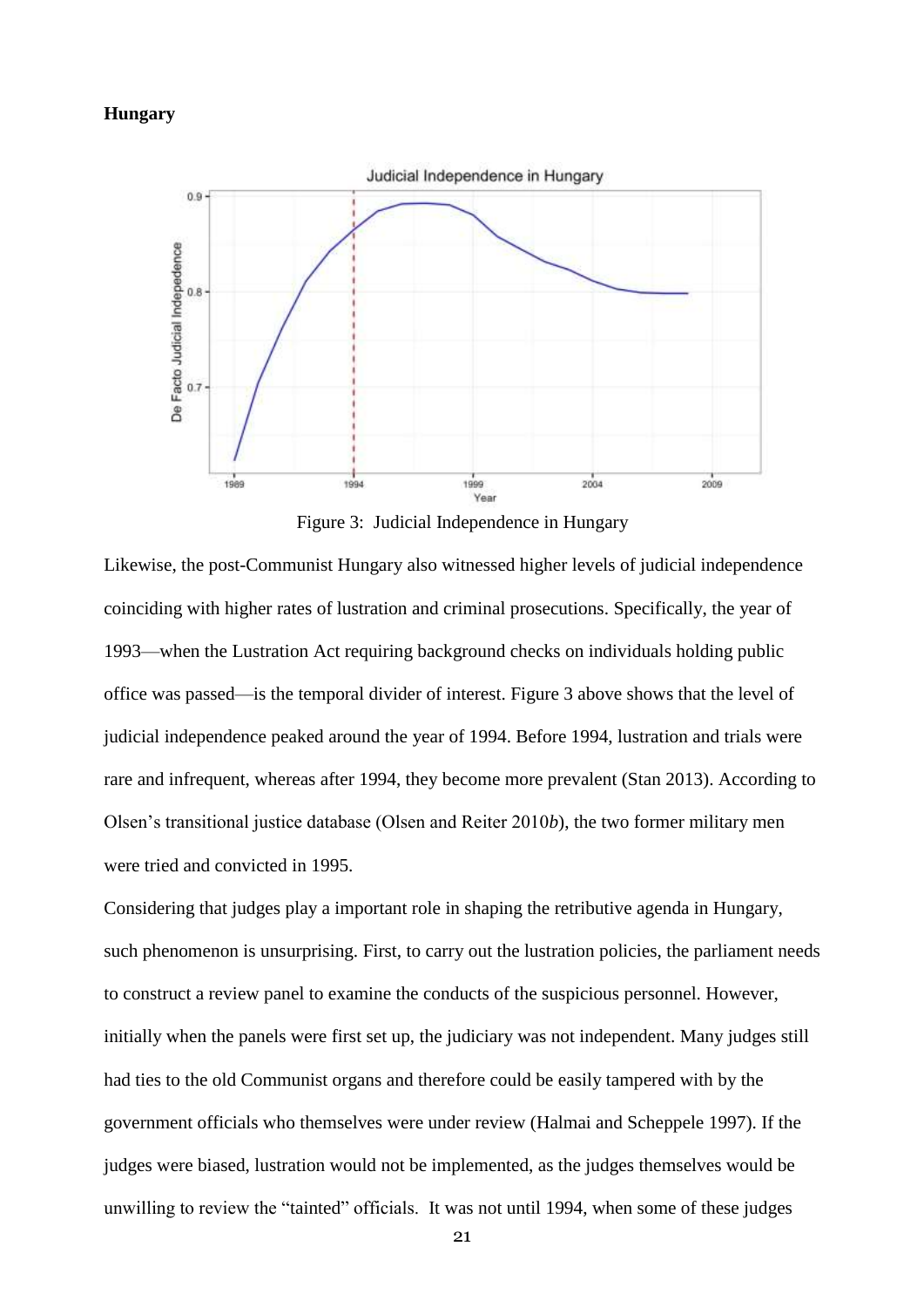were fired and replaced by the "cleaner" ones, that the courts system as a whole had the ability review the lustration cases in a more unbiased way.

Furthermore, isolation from the political interference is necessary for the courts to revise the legal clauses regarding the statute of limitation and jumpstart prosecution. In particular, the behavioral change in the Constitutional Court around this time exemplifies a shift from Model A to Model C, which was caused by the increasing level of judicial independence. Before 1993, the Hungarian Parliament drafted several laws to lift the statute of limitation on crimes against humanity that took place during the 1956 Revolution. At the time, President G¨oncz was reluctant to initiate trials and referred the laws to the Constitution Court. Lacking formal independence from the other two branches, the judges at the Constitutional Court unanimously struck down the laws. But in 1993, when the same process repeated itself, the Constitutional Court upheld provisions that made it possible to prosecute crimes against humanity or war crimes as covered by the international law (Halmai and Scheppele 1997). It is exactly this new interpretation of the laws that increased the likelihood for retribution and allowed greater scale of criminal sanction. Immediately after this decision, in June 1994, the first trial in Hungary began in the Budapest City Court. Again in January 1996, two cases regarding the government shootings into demonstrators in 1956 were brought forward to the Supreme Court(Piana 2009). Finally, the post-1994 Hungary transitioned into Model C, as the likelihood of fair trials and unbiased implementation of the lustration policies is high when judges are more independent and free from interference by external political influences. Yet one can also see that in the Hungarian case, the Parliament also has a significant voice in the process because they had the authority to pass lustration policies. Nonetheless, the Hungarian case still exemplifies a positive correlation between judicial independence and retribution. After examining all four cases, in the final paragraph, I will discuss some of the other complicated factors relating to the main findings and then conclude with a proposal for future research.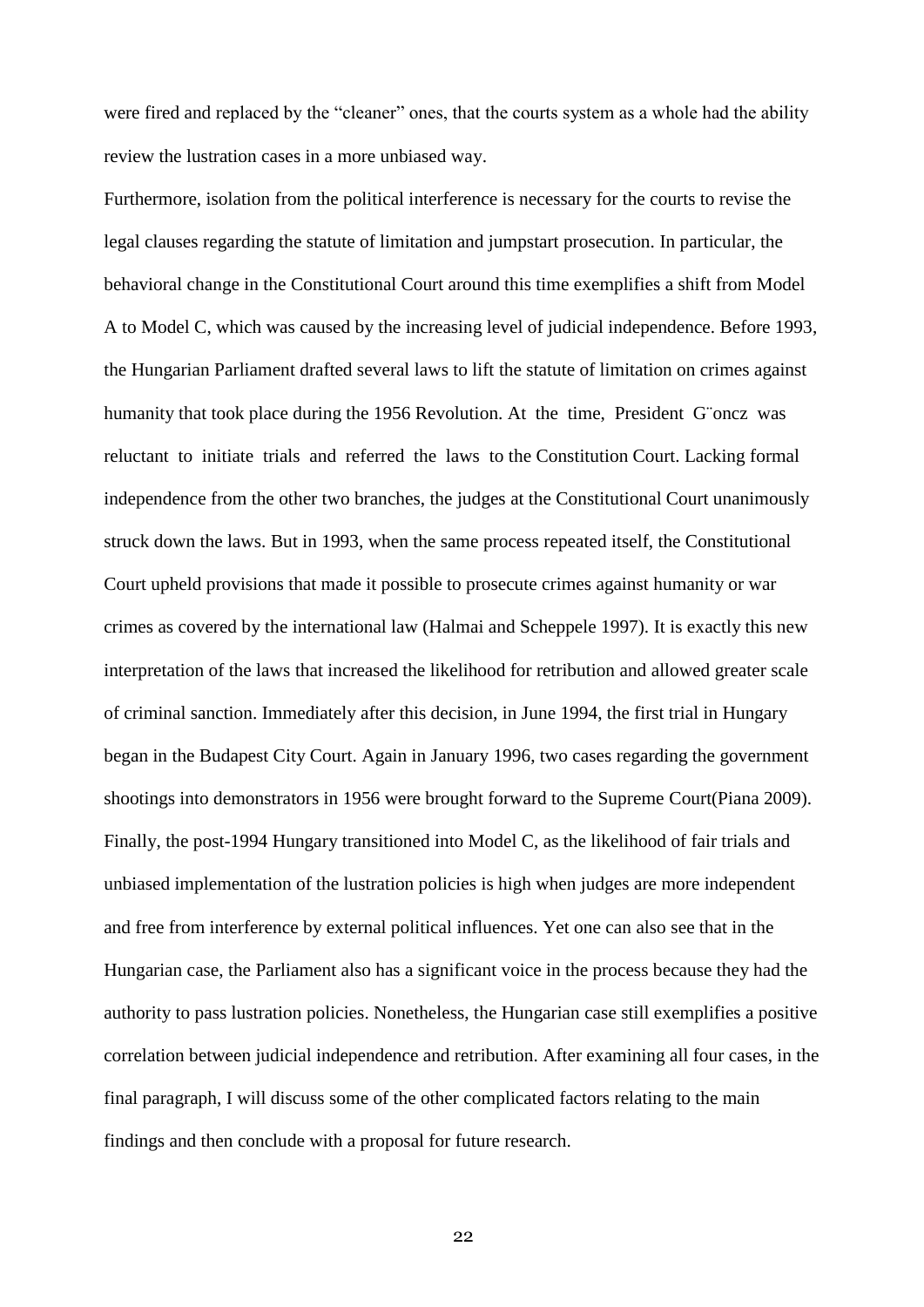#### **Conclusion**

Combining regression-based quantitative analysis and case studies on two regions, this paper has highlighted the importance of judicial independence on bringing about retributive mechanisms in transitional societies. It also establishes judicial independence as the necessary but insufficient condition for retribution, and it has successfully used the proximity in the timings of relevant events to isolate the effects of confounding variables to maximize the chance of identifying the causal links in region contexts. Some of the links are generational shift of judges, judicial activism, the expansion of judicial review power, and revision of the statute of limitations. Moreover, this paper uses the cases of Argentina and Chile to further support the claim that the probability of retribution is the highest under a combination of judicial independence and executive preference.

It is still important to note some of the methodological challenges mentioned before and recognize that the causal identification in this paper is by no means perfect and applicable in every case. As the case studies show, the presence of retributive mechanisms—trials or lustration—can be subject to many other factors, such as the legislature, the public will, and even international pressure. If we hold all these other factors constant, the argument of this paper implies that successful implementation of retributive methods requires a strong and impartial judiciary working with the executive, so societies in transition need to pay more attention to reforms on legal institutions.

A suggestion for further examination on this issue is to extend the analysis to other regions around the world. Although the number of political and cultural variations may increase, I suspect that similar correlations would still hold, as the institutional safeguards behind the independent judiciaries are among the primary motivations for post-conflict societies to adopt a firmer stance on past human rights violations and employ harsher retributive mechanisms to promote accountability.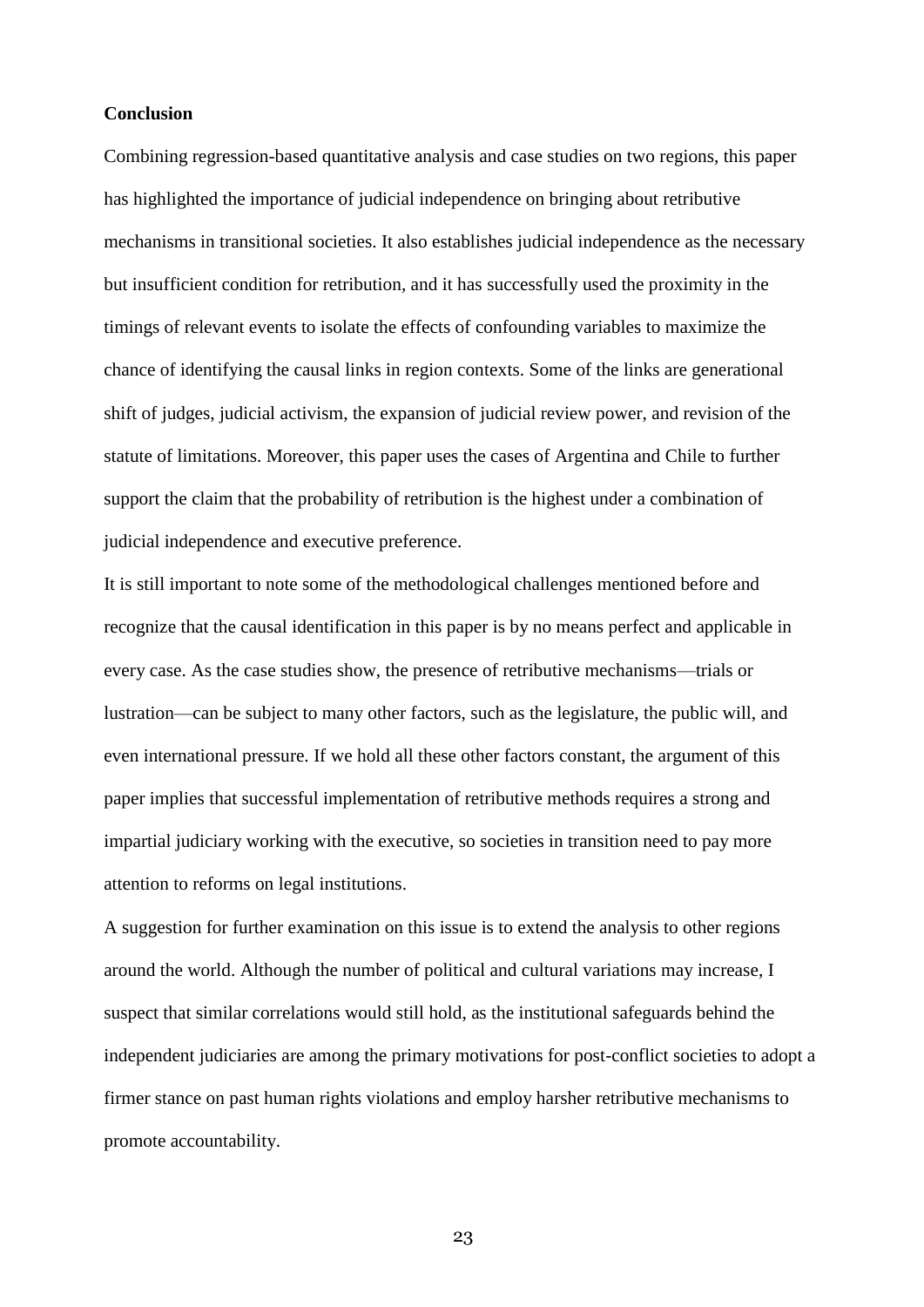*Chuyue "Chu" Huang is a junior at UC Berkeley double majoring in statistics and political science. She has collaborated with various professors and graduate students on projects relating to political behavior, public opinion, and polling. Currently on an exchange program at Sciences Po Paris, she is most passionate about applying statistical and formal models to social science research and interested in conducting more research on voter choice and rational theory of decision-making. In the future, she hopes to become an education policy analyst.*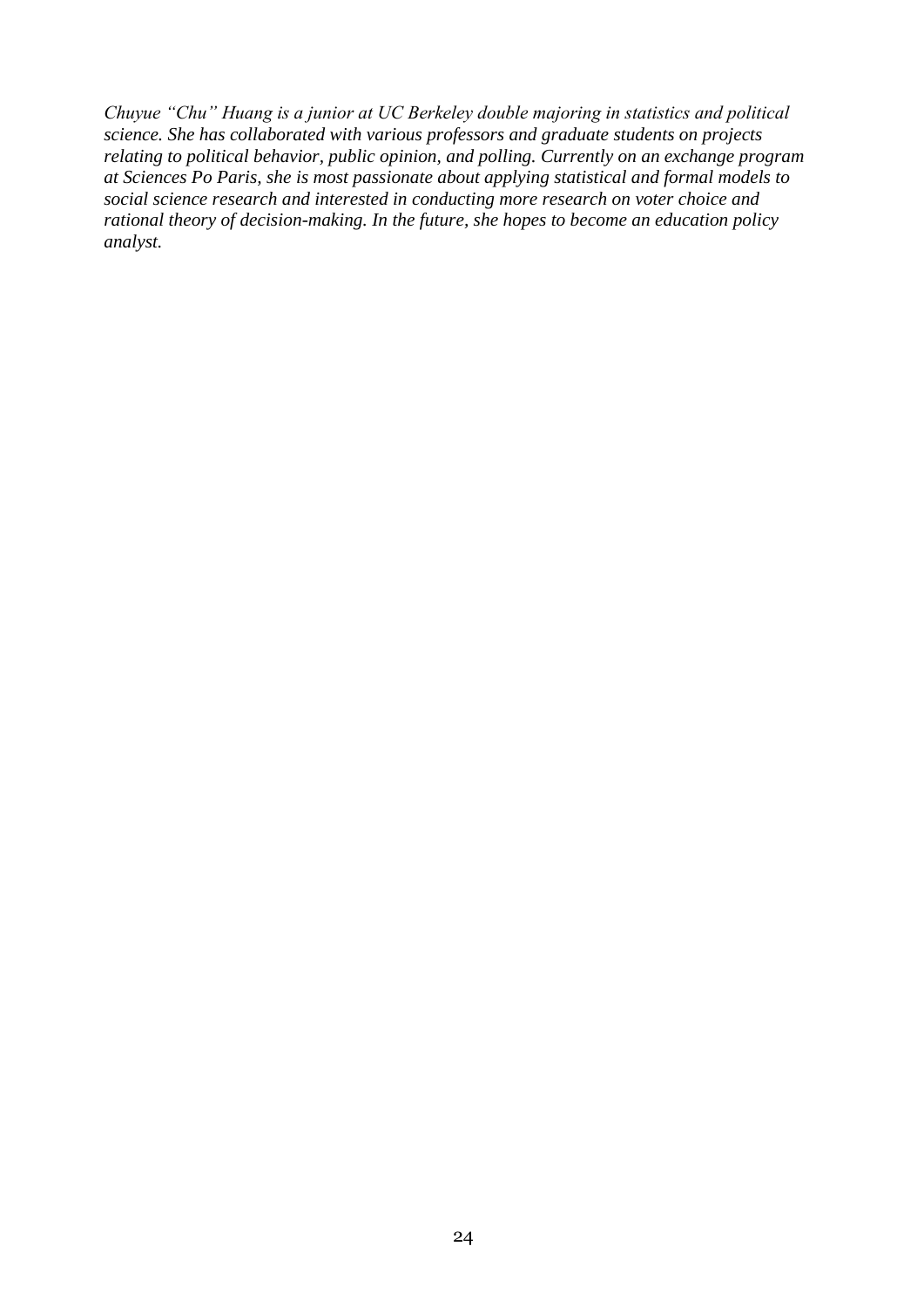#### **References**

Bodnar, Adam, and Lukasz Bojarski. 2012. "Judicial Independence in Poland." In *Judicial Independence in Transition*, ed. Anja Seibert-Fohr. Springer.

Cingranelli, David, David L. Richards, and K. Chad Clay. 2015. "CIRI Human Rights Data Project.".

David, Roman. 2003. "Lustration Laws in Action: The Motives and Evaluation of Lustration

Policy in the Czech Republic and Poland (1989-2001)." *Law Social Inquiry* 28(2): 387–440.

Domingo, Pilar. 2012. "Accountability, the Rule of Law and Transitional Justice in Latin

America." In *After Oppression: Transitional Justice in Latin America and Eastern Europe*, eds.

Vesselin Popovski, and Monica Serrano. United Nations University Press.

Fijalkowski, Agata. 2015. "Transitional Criminla Justice: The Polish Way." In *Transitional* 

*Criminla Justice in Post-Dictatorial and Post-Conflict Societies*, eds. Agata Fijalkowski, and

Raluca Grosescu. Intersentia: Cambridge.

Fuentes, Claudio. 2012. "The Unlikely Outcome: transitional Justice in Chile, 19902008." In *After Oppression: Transitional Justice in Latin America and Eastern Europe*, eds. Vesselin Popovski, and Monica Serrano. Tokyo: United Nations University Press.

Grodsky, Brian K. 2010. *The Costs of Justice: How New Leaders Respond to Previous Rights Abuses*. University of Notre Dame Press.

Grodsky, Brian K. 2015. "Transitional Justice and Political Goods." In *Post-Communist Transitional Justice: Lessons from Twenty-Five Years of Experience*, eds. Lavina Stan, and Nadya Nedelsky. Cambridge University Press.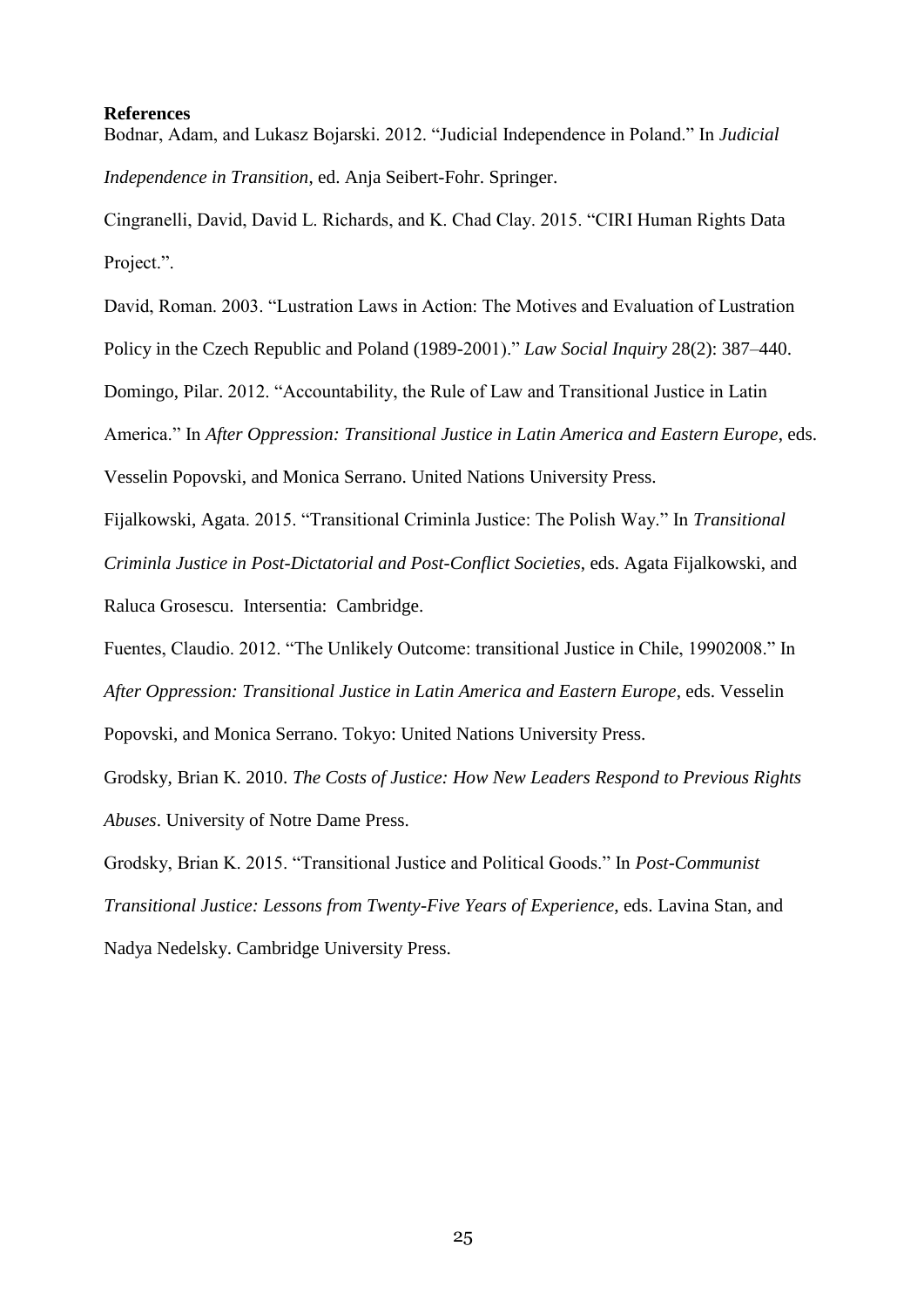Grosescu, Raluca, and Raluca Ursachi. 2015. "The Case of Romanian December 1989 Events." In *Transitional Criminla Justice in Post-Dictatorial and Post-Conflict Societies*, eds. Agata Fijalkowski, and Raluca Grosescu. Intersentia: Cambridge.

Halmai, Gabor, and Kim Lane Scheppele. 1997. "The Hungarian Approach to the Past." In *Transitional Justice and the Rule of Law in the New Democracies*. Univeristy of Notre Dame Press.

Helmke, Gretchen. 2005. *Courts under Constraints: Judges, Generals, and Presidents in Argentina*. New York: Cambridge University Press.

Horne, Cythia M. 2016. "Transitional Justice: Vetting and Lustration." In *Research Handbook on Transitional Justice*, ed. D Jacobs. Edward Elgar Publishing Limited.

Huntington, Samuel. 1991. *The Third Wave: Democratization in the Late Twentieth Century*. Norman: University of Oklahoma Press.

Krygier, Martin. 2005. "Rethinking the Rule of Law After Communism." In *Rethinking the* 

*Rule of Law After Communism*, eds. Martin Krygier Adam Czarnota, and Wojciech Sadurski. CEU Press.

Landes, William M., and Richard A. Posner. 1975. "The Independent Judiciary in an Interest-Group Perspective." 18:875-901.

Lavina, Stan. 2012. "Neither Forging Nor Punishing? Evaluating Transitional Justice in Romania." In *After Oppression: Transitional Justice in Latin America and Eastern Europe*, eds. Vesselin Popovski, and Monica Serrano. United Nations University Press.

Lutz, Ellen. 2006. "Transitional Justice: Lessons Learned and the Road Ahead." In *Transitional Justice in the Twenty-First Century*, eds. Naomi Roht-Arriaza, and Javier Mariezcurrena. Cambridge University Press.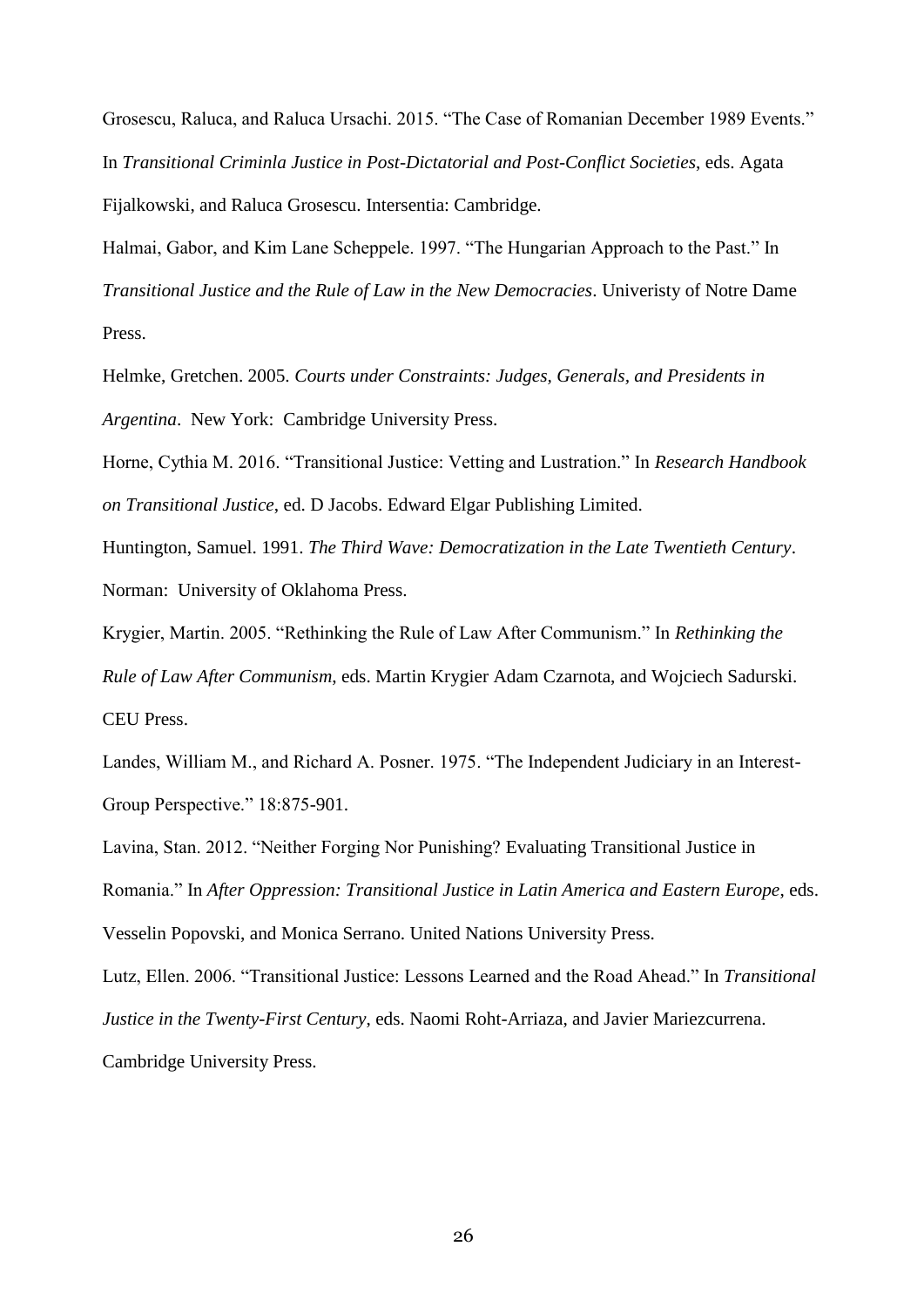Lutz, Ellen, and Kathryn Sikkink. 2001. "The Justice Cascade: The Evolution and Impact of Foreign Human Rights Trials in Latin America." *Chicago Journal of International Law* 2(1)(3). Marshall, Monty G., Ted R. Gurr, and Keith Jaggers. 2015. "Political Regime Characteristics and Transitions, 1800-2015.".

Melton, James, and Tom Ginsburg. 2014. "Does De Jure Judicial Independence Really Matter?: A Reevaluation of Explanations for Judicial Independence." *Journal of Law and Courts* Fall. M´endez, Juan E. 1997. "In Defense of Transitional Justice." In *Transitional Justice and the Rule of Law in the New Democracies*. Univeristy of Notre Dame Press.

Nalepa, Monika. 2010. *Skeletons in the Closet: Transitional Justice in Post-Communist Europe*. Cambridge University Press.

Nalepa, Monika. 2012. "Lustration as a trust-building mechanism? Transitional justice in Poland." In *After Oppression: Transitional Justice in Latin America and Eastern Europe*, eds. Vesselin Popovski, and Monica Serrano. Tokyo: United Nations University Press.

O'Donnell, Guillermo, and Phillippe C. Schmitter. 1984. *Transition from Authoritarian Rule: Tentative Conclusions about Uncertain Democracies*. John Hopkins Press.

of the Human Rights, United Nations Office. N.d. "Basic Principles on the Independence of the Judiciary.".

Olsen, Tricia D., Leigh A. Payne, and Andrew G. Reiter. 2010*a*. "The Justice Balance: When Transitional Justice Improves Human Rights and Democracy." *Human Rights Quarterly* 32(4): 980–1005.

Olsen, Tricia D., Leigh A. Payne, and Andrew G. Reiter. 2010*b*. "Transitional Justice in the World: Insights from a New Dataset." *Journal of Peace Research* 47(6): 803–809.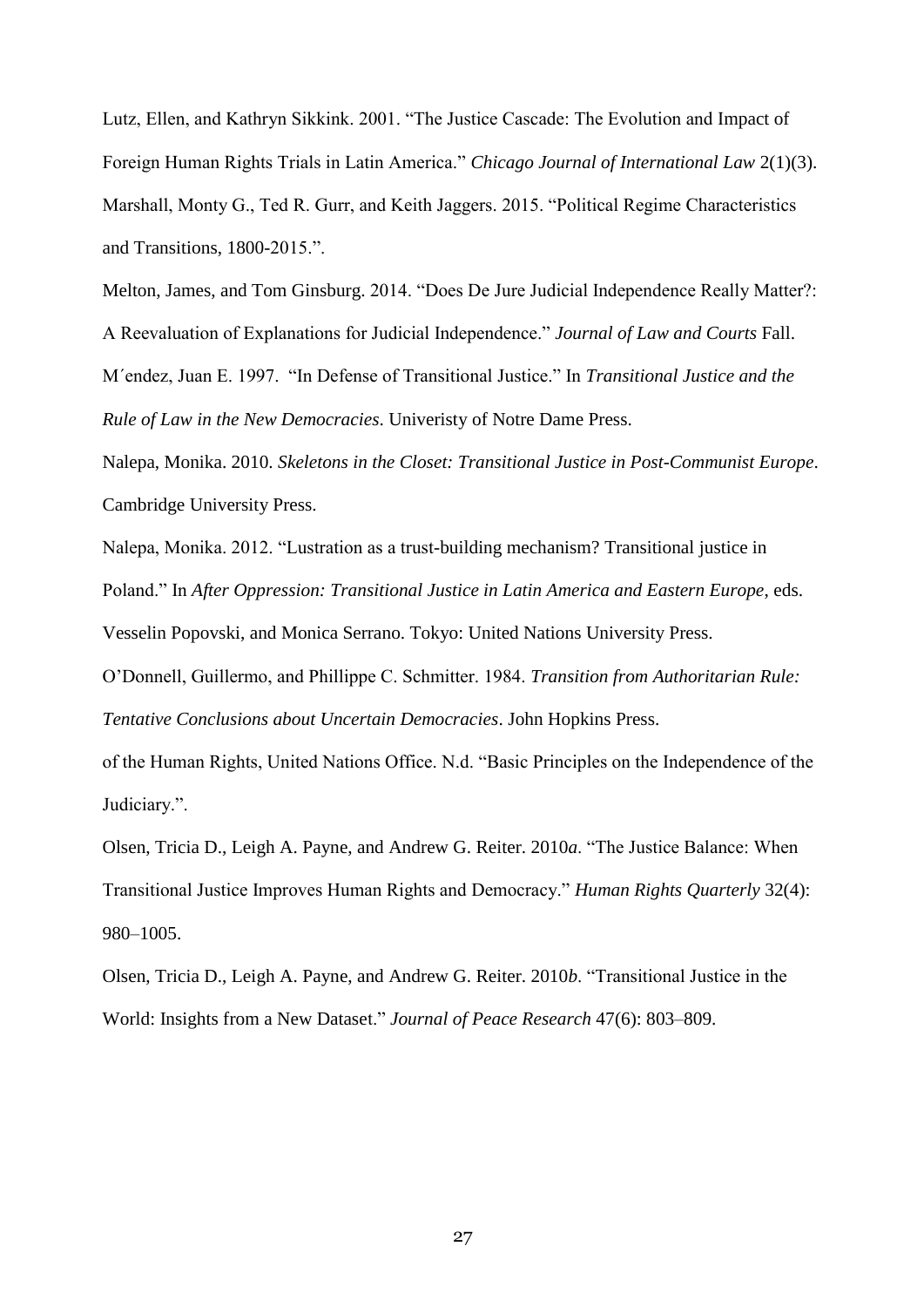Piana, Dianela. 2009. *Judicial Accountability in New Europe from the Rule of Law to Quality of Justice*. Ashgate.

Popovski, Vesselin. 2012. "Complexity and Effectiveness." In *After Oppression: Transitional Justice in Latin America and Eastern Europe*, eds. Vesselin Popovski, and Monica Serrano. Tokyo: United Nations University Press.

Roht-Arriaza, Naomi. 2005. *The Pinochet Effect: Transnational Justice in the Age of Human Rights*. University of Pennsylvania Press.

Serrano, Monika. 2012. "Transitional Justice and Democratic Consolidation." In *After Oppression: Transitional Justice in Latin America and Eastern Europe*, eds. Vesselin Popovski, and Monica Serrano. Tokyo: United Nations University Press.

Sikkink, Kathryn, and Carrie Booth Walling. 2006. "Argentina and Global Trends in

Transitional Justice." In *Transitional Justice in the Twenty-First Century*, eds. Naomi Roht-Arriaza, and Javier Mariezcurrena. Cambridge University Press.

Simonovic, I. 2004. "Attitudes and Types of Reaction toward Past War Crimes and Human Rights Abuses." *Yale Journal of International Law* 29(2): 343–362.

Skaar, Elin. 2011. *Judicial Independence and Human Rights in Latin America : Violations, Politics, and prosecution*. New York : Palgrave Macmillan.

Skaar, Elin, Cath Collins, and Jemima Garcia-Godos. 2016. "Conclusions: The uneven road towards accountability in Latin America." In *Transitional Justice in Latin America: The Uneven Road from Impunity Towards Accountability*, eds. Elin Skaar, Jemima Garcia-Godos, and Cath Collins. GlassHouse.

Smulovitz, Catalina. 2012. ""The Past is Never Dead: Accountability and Justice for Past Human Rights Violations in Argentina." In *After Oppression: Transitional Justice in Latin America and Eastern Europe*, eds. Vesselin Popovski, and Monica Serrano. Tokyo: United Nations University Press.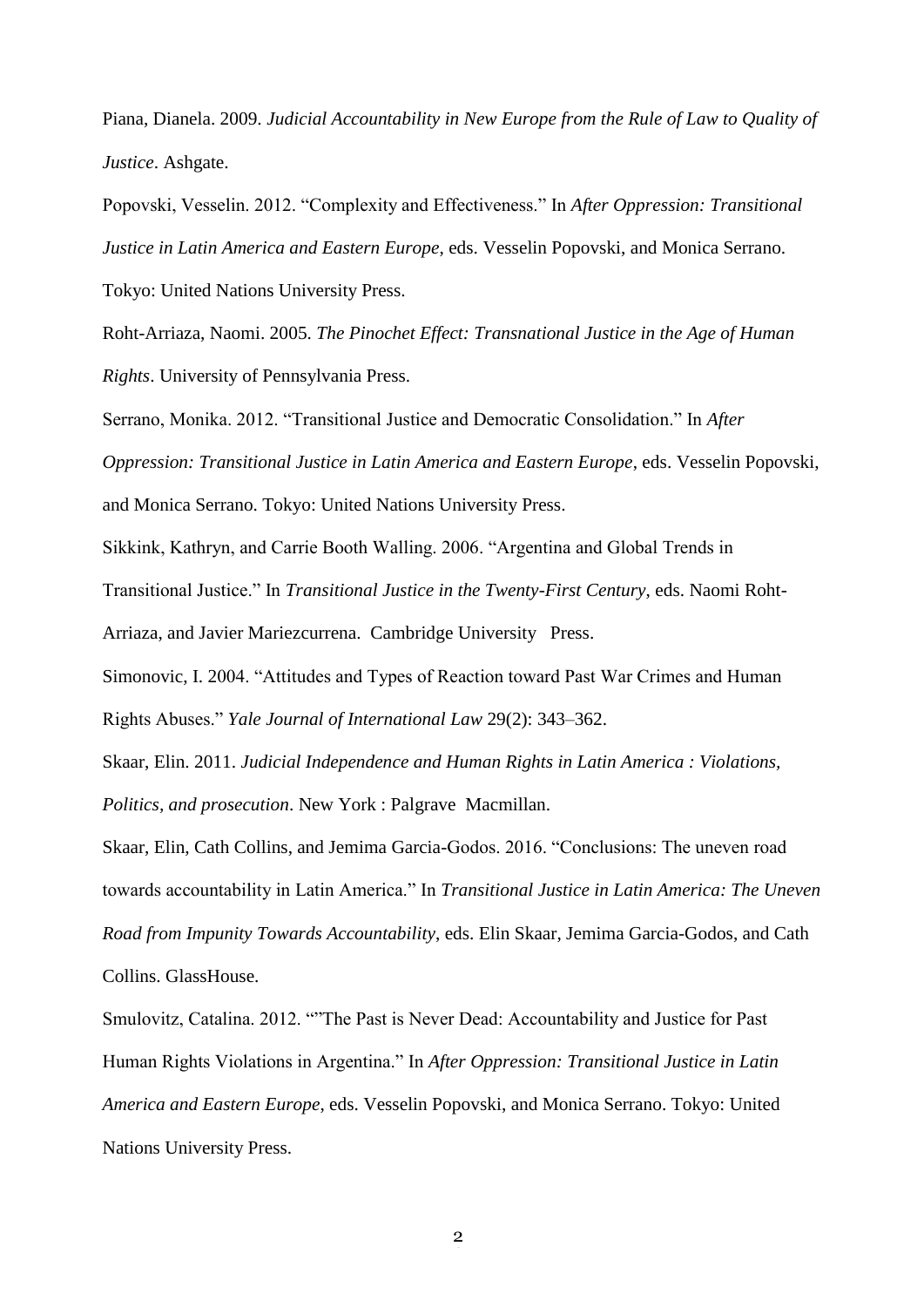Stan, Lavina. 2009. "Romania." In *Transitional Justice in Eastern Europe and the Former Soviet Union*, ed. Lavina Stan. Routledge.

Stan, Lavinia. 2013. *Transitional justice in Post-Communist Romania : The Politics of Memory*. New York: Cambridge University Press.

Teitel, Ruti. 2000. *Transitional Justice*. Oxford University Press.

Teitel, Ruti. 2005. "Transitional Rule of Law." In *Rethinking the Rule of Law after Communism*, eds. Martin Krygier Adam Czarnota, and Wojciech Sadurski. CEU Press.

Uzelac, Alan. 2007. "(In)Surpassable Barriers to Lutration: Quis custodiet ipsos ustodes?" In *Lustration and Consolidation of Democracy and the Rule of Law in Central and Eastern Europe*, ed. Vladim´ıra Dvoˇr´akov´a. CPI/PSRC.

Walicki, Andrzej S. 1997. "Transitional Jutice and the POlitical Struggles of PostCommunist

Poland." In *Transitional Justice and the Rule of Law in the New Democracies*. Univeristy of Notre Dame Press.

Wright, Thomas C. 2014. *Impunity, Human Rights, and Democracy: Chile and Argentina, 1990- 2005*. University of Texas Press.